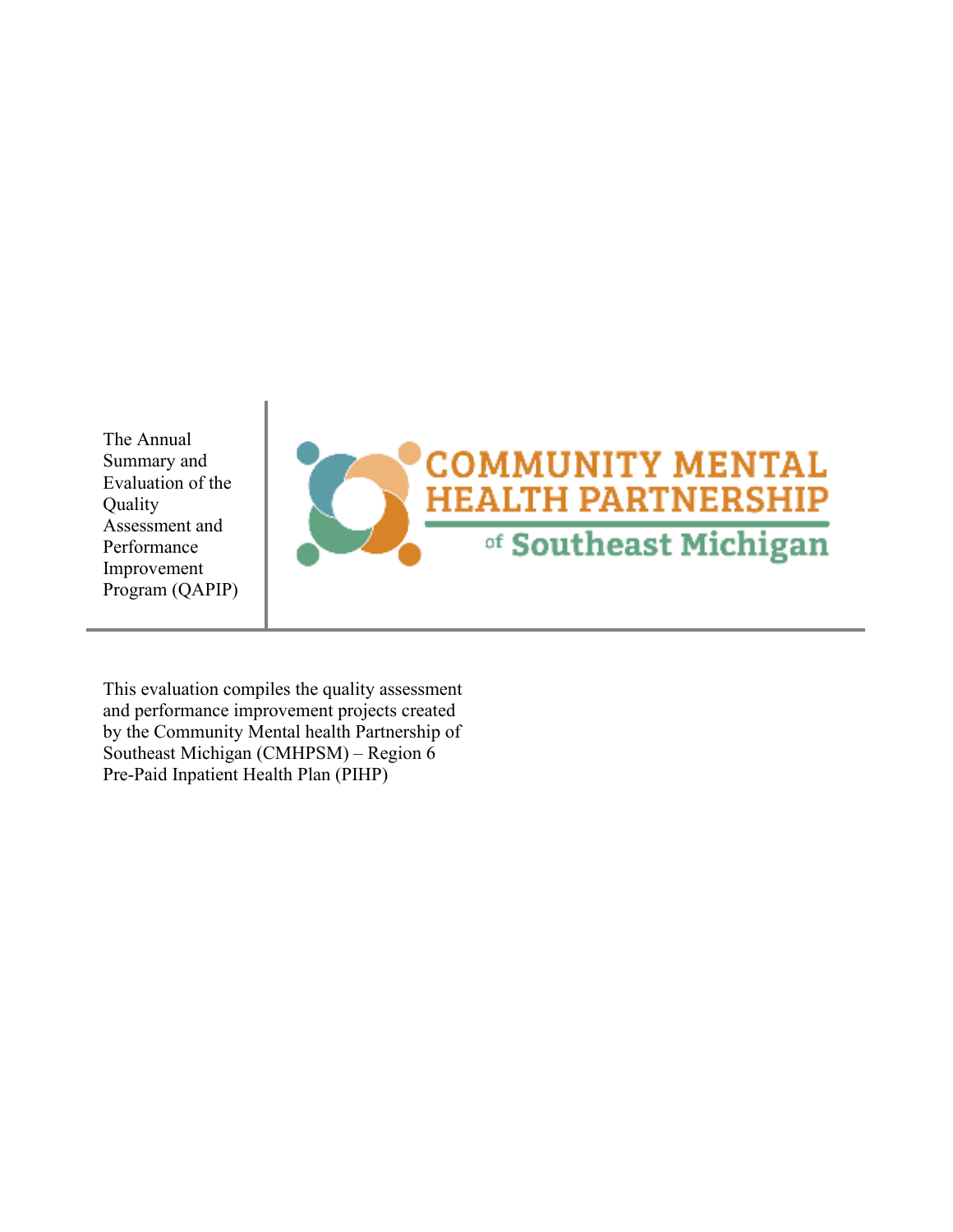| B. Consumers with Schizophrenia and Diabetes who had an HbA1c and LDL-C Test7                  |  |
|------------------------------------------------------------------------------------------------|--|
|                                                                                                |  |
|                                                                                                |  |
|                                                                                                |  |
|                                                                                                |  |
| VII. Shared Metrics Projects Between the CMHPSM, CMHSPs and the Michigan Medicaid Health Plans |  |
|                                                                                                |  |
|                                                                                                |  |
|                                                                                                |  |
| 2. Follow up After Emergency Department Visit for Alcohol and Other Drug Dependence (FUA)27    |  |
|                                                                                                |  |
| A. IET: Initiation and Engagement of alcohol and other drug abuse or dependence treatment 28   |  |
| B. BHTEDS: Behavioral Health Treatment Episode Data Set and Veteran Services Navigator 28      |  |
|                                                                                                |  |
|                                                                                                |  |
|                                                                                                |  |
|                                                                                                |  |
|                                                                                                |  |
|                                                                                                |  |
|                                                                                                |  |
|                                                                                                |  |
|                                                                                                |  |

# Table of Contents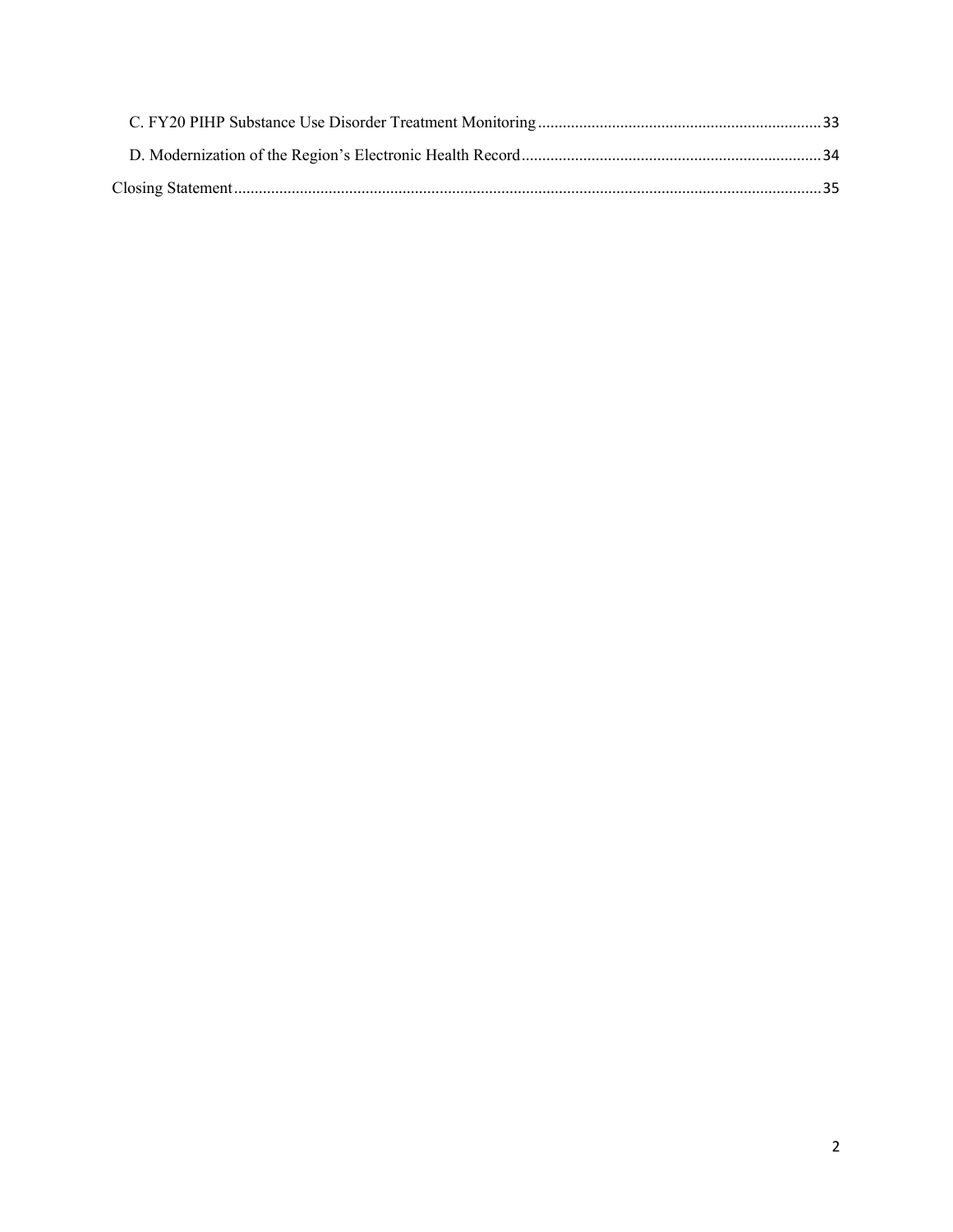#### **I. Overview**

**Background**. The Community Mental Health Partnership of Southeast Michigan (CMHPSM) is a region of four Community Mental Health Services Programs (CMHSPs), including Lenawee Community Mental Health Authority (LCMHA), Livingston County Community Mental Health Authority (LCCMHA), Monroe Community Mental Health Authority (MCMHA) and Washtenaw County Community Mental Health (WCCMH). Annually, the CMHPSM designs a Quality Assessment and Performance Improvement Program (QAPIP) to assure high quality services across the region. The Clinical Performance Team (CPT), comprised of appointed staff and consumers from each of the four counties, provides oversight of the QAPIP.

The QAPIP establishes a framework for quality and accountability for the safety of consumer care through the work of standing committees, ad hoc teams, and performance measures. The QAPIP establishes processes that promote ongoing systematic evaluation of important aspects of service delivery. The program promotes sustained performance improvement, the safety of consumers through the delivery of services, and addresses PIHP and provider compliance with state standards.

#### **II. QAPIP Structure**

#### **A. CMHPSM Board**

The CMHPSM Board is responsible for overseeing the QAPIP by performing the following functions:

- Review and approve the QAPIP Plan.
- Review and approve an annual report on the operation of the QAPIP.
- Receive periodic written reports of the activities of the QAPIP, including performance improvement projects (PIPs), actions taken, and the results of those actions.
- Following approval, the Board submits the written annual QAPIP Plan to MDHHS for approval. The submission includes a list of all the members of the Board.

## **B. Clinical Performance Team (CPT)**

The QAPIP is managed by the CMHPSM Clinical Performance Team (CPT). Membership includes consumers, clinical staff, PIHP staff, and performance improvement staff from each of the CMHSPs within the region. A CMHSP Chief Executive Officer (CEO) from the Regional Operations Committee (ROC) also serves on the committee.

CPT responsibilities include performing the following:

- systematically gather information from various stakeholders
- define performance standards
- evaluate performance and/or gaps
- complete root cause analyses
- develop interventions
- implement interventions
- evaluate effectiveness of the interventions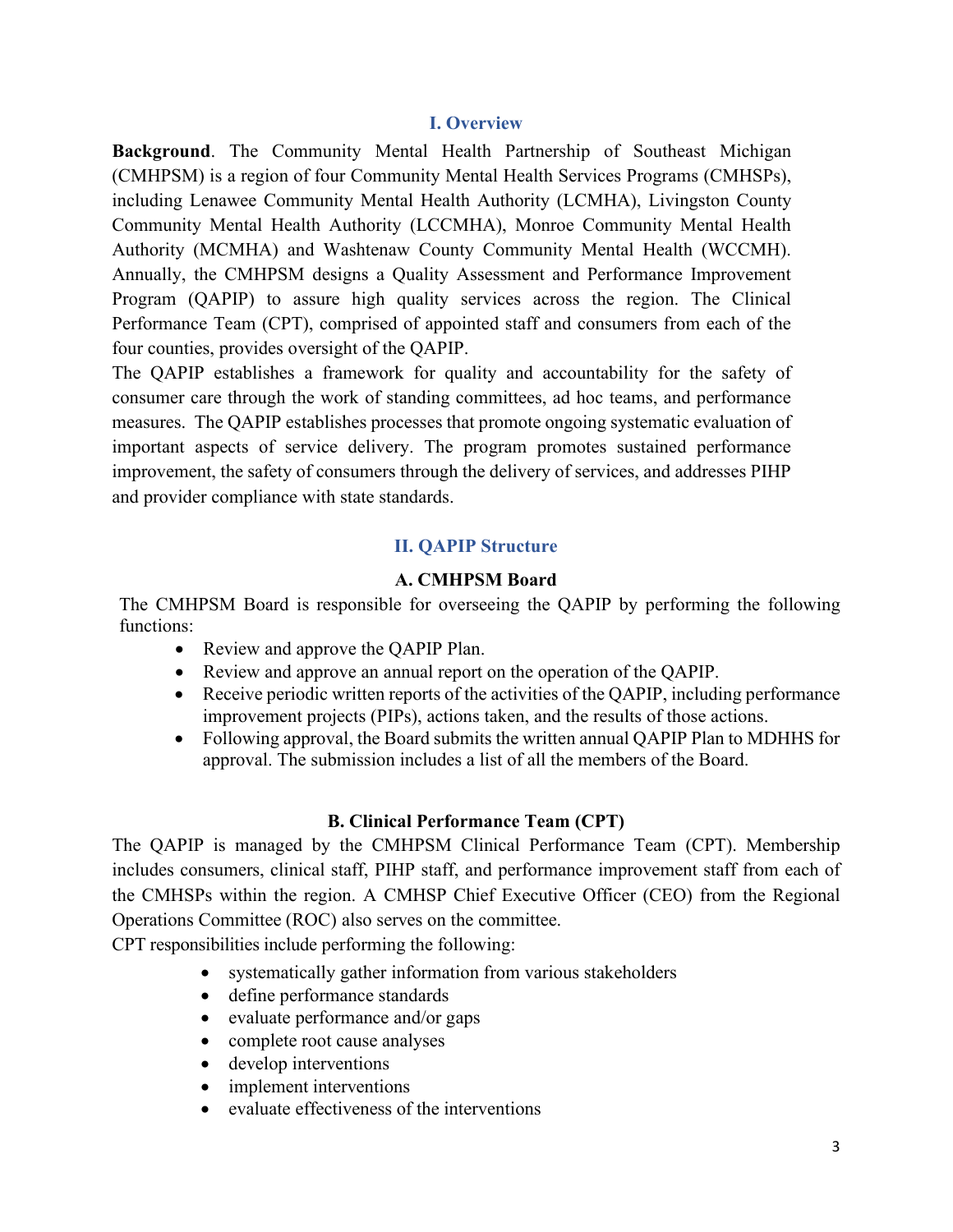examine the capacity to support and sustain improved performance

The Integrated Health Care workgroup (IHC) was created by the CPT to carry out specific Performance Improvement Projects (PIPs) and report back to the CPT on a regular basis. Performance improvement projects are based on state requirements and the population health needs of the community. To assess population health needs, CMHPSM collaborates with the state, regional providers and members to carry out initiatives such as the Consumer Experiences project and the Recovery Self-Assessment project. Most QAPIP tasks are carried out by staff from each CMHSP and by Electronic Health Record Operations Committee (EOC) Liaisons.

CMHPSM staff (at CPT and EOC) provide leadership and support for data collection, analysis and report writing, compliance needs, and training. The CPT meets monthly to review progress on PIPs, and to ensure clear and consistent communication to staff, consumers, and stakeholders. After meetings are held, CPT Liaisons communicate the progress of PIPs to their staff, local Boards, consumers, and community stakeholders. Communication efforts include posting PIP plans on local websites, newsletters, internal communications boards, staff meetings, and community meetings.

The CPT reviews the annual QAPIP Plan and may make revision suggestions. The Regional Operations Committee (ROC) then reviews and approves the plan before it is brought to the Regional Board. The ROC is made up of the four CMHSP Executive Directors, the CMHPSM Substance Use Disorder Director, and the CMHPSM CEO.

## **C. Committees and Workgroups**

The QAPIP is implemented using various groups and teams including but not limited to the following:

- Clinical Performance Team o Integration of Health Care Workgroup (IHC)
- Regional Consumer Advisory Committee
- Utilization Review Committee
- Electronic Health Record Operations (EOC) Committee
- Customer Services Committee
- Network Management Committee
- Compliance Committee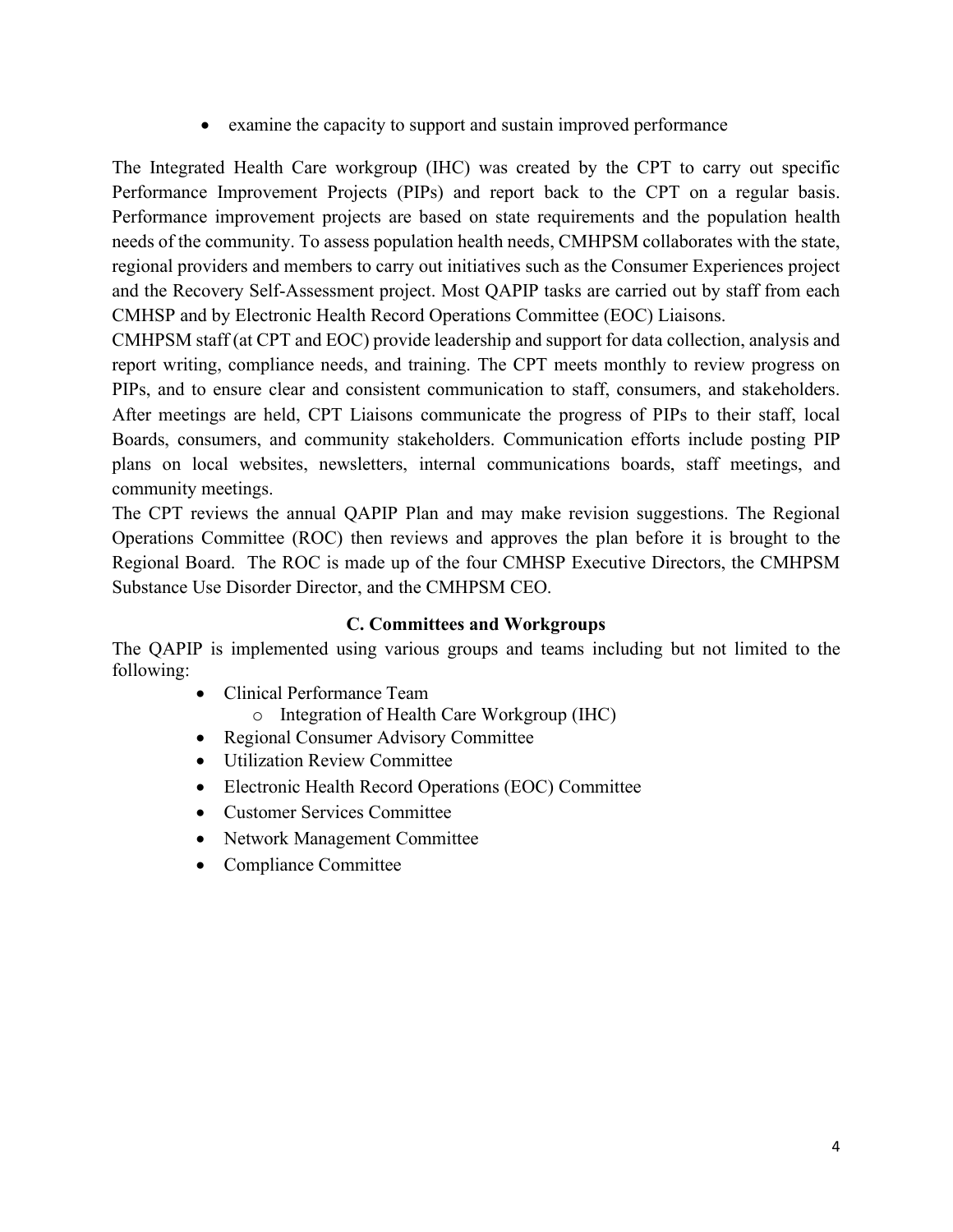The CPT is responsible for general oversight of the QAPIP. The Chief Operations Officer, and the Compliance and Quality Officer are responsible for the PIHP oversight of QAPIP Implementation. See CMHPSM Organizational Chart below*.* 

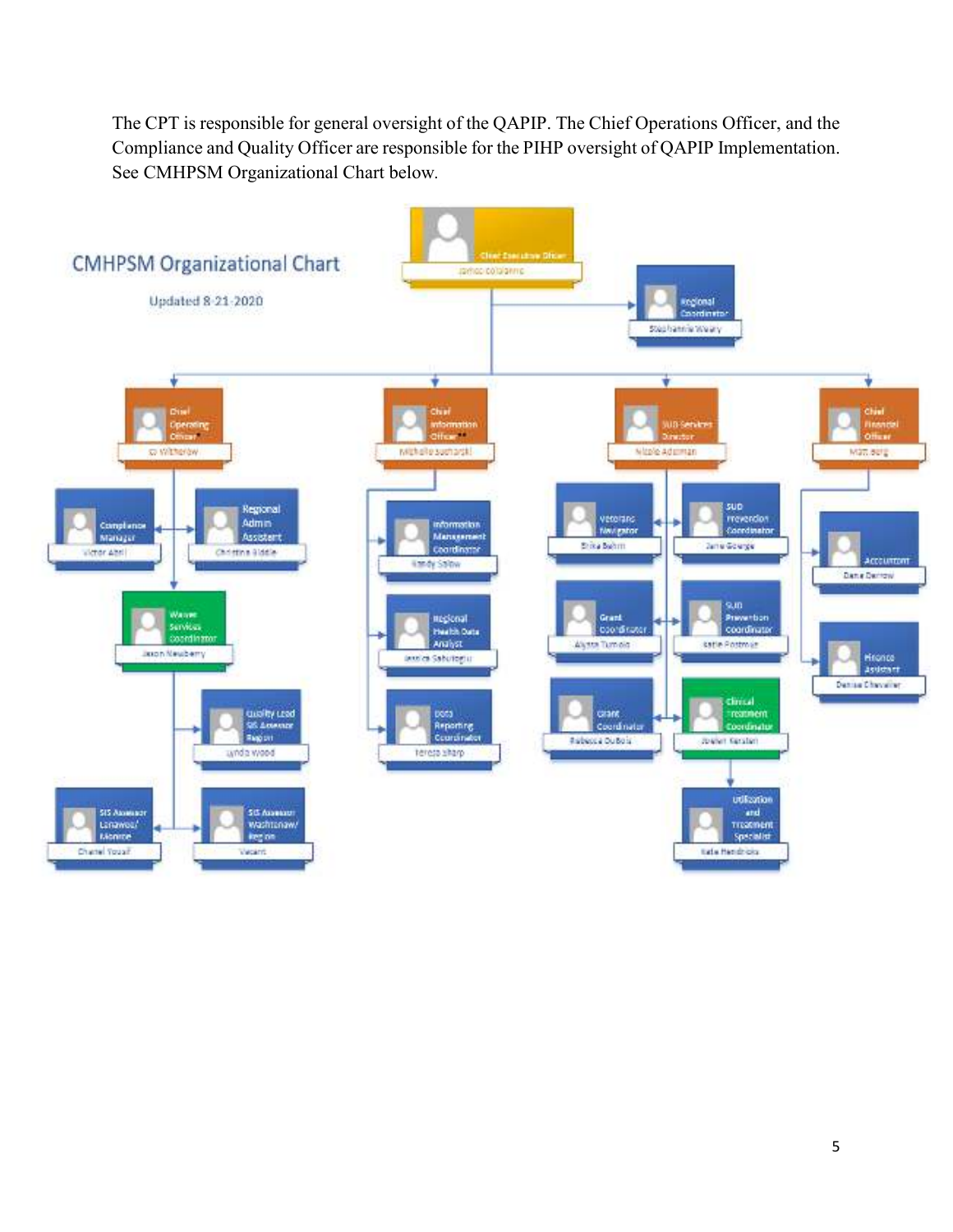#### III. Performance Improvement Projects

### **A. ADT Project (PIP Chosen by CMHPSM)**

**Summary**: During FY 14, the region developed and implemented a PIP study to improve the quality of integrated clinical care provided for consumers transitioning in and out of inpatient settings. The purpose is to support consumers who are transitioning in and out of inpatient settings, reduce avoidable re-admissions, improve overall consumer access to a continuum of care, and improve health outcomes. This is accomplished by using admission, discharge and transfer (ADT) alerts received via a Health Information Exchange (HIE) that identify consumers who are experiencing a transition in care. Based on the ADT alerts, a clinical protocol is followed directing clinical staff to contact consumers either face to face or by phone/letter and provide support and/or encouragement for follow up with any discharge recommendations.

**Goals**: The work group goals for FY 20 were:

- 1. ADT alerts per consumer served will be greater than prior quarters.
- 2. Continue to refine the regional protocol regarding how to respond to ADT alerts.
- 3. Continue to assess the extent to which the regional protocol is followed.
- 4. To achieve significant improvement from baseline data.
- 5. Use of ADT data to inform outcomes with the Shared Metric of "Follow Up After Hospitalization".
- 6. Continue to work through Health Information Exchange barriers and errors.
- 7. Explore an information exchange relationship with ProMedica (the largest health care provider for Lenawee and Monroe Counties).
- 8. Increase coordination with other Health Plans to receive more accurate and timely ADT alerts.

**Barriers**: While Health Information Exchange errors and technology barriers are being addressed, issues such as the accuracy of how hospitals enter their data remains a barrier to our region receiving a significant increase in ADTs. Improvements have been made to the electronic health record to better identify and document when an ADT follow-up has occurred. The ADT data available relies on the hospitals compliance with and properly coding the ADTs they send. Hospitals based in other states (with locations in Michigan) cannot provide ADT data in the Michigan Health Information Exchange (MIHN), and MIHN has control and authority of contracting with hospital systems to be on the MI Health Information Exchange. CPT is also looking to for ways to increase cooperation with hospitals and mental health plans to improve this ADT data.

**Status Report:** Below is a comparison of FY19 and FY20 on this indicator. The table includes rate of follow up within 3 business days after a discharge alert between 10/1/2018 through 9/30/2019 compared with 10/1/2019 through 9/30/2020.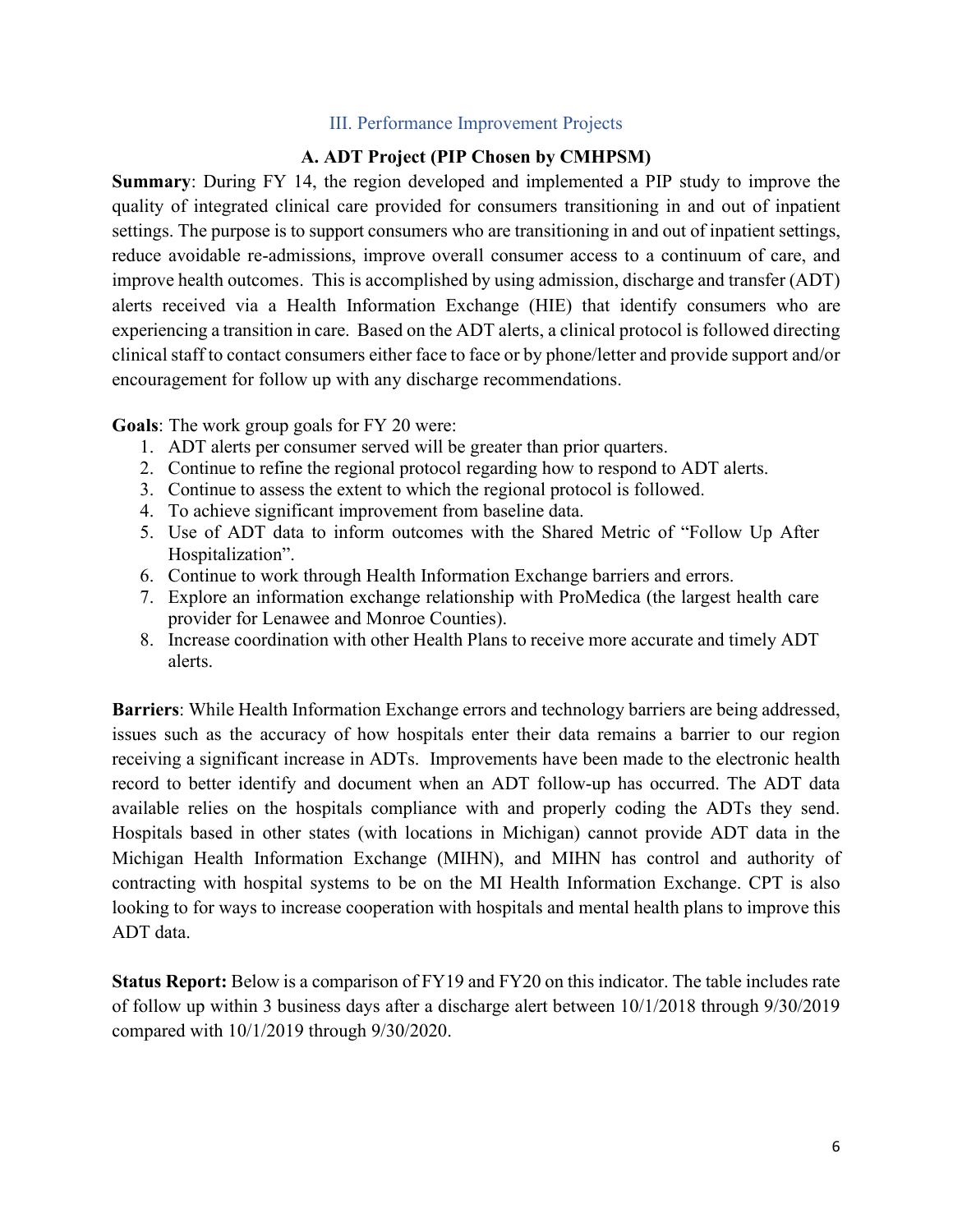| Rate of follow up within 3 days after<br>receiving a discharge alert |      |      | Any doc within 3 bus days of discharge<br>Monroe<br>Lenawee |
|----------------------------------------------------------------------|------|------|-------------------------------------------------------------|
|                                                                      | 2019 | 2020 | - Washtenaw<br>Livingston                                   |
| Lenawee                                                              | 88%  | 100% | 100%                                                        |
| Livingston                                                           | 85%  | 100% | 80%                                                         |
| Washtenaw                                                            | 82%  | 83%  | 60%<br>40%                                                  |
| Monroe                                                               | 43%  | 71%  | ids.                                                        |
| Regional                                                             | 82%  | 88%  | 0%                                                          |
|                                                                      |      |      | 2020_Q4<br>2020 Q2<br>2020 Q3<br>2020 Q1                    |

**County Rates per Quarter :** Overall performance of regional partners has improved this past year. Lenawee CMHSP's rates for each quarter in 2020 were 76%, 75%, 100% and 100%. Livingston CMHP's rates were 86%, 75%, 73% and 100%. Monroe CMHP's rates were 31%, 75%, 80% and 71%. Washtenaw CMHSP's rates were 78%, 78%, 89% and 83%. Performance was dependent on to the participation of hospitals and the HIE they use, as hospitals based in other states (with locations in Michigan) cannot provide ADT data in the Michigan Health Information Exchange. The CPT committee and ADT workgroup reviews data sets, identifies barriers and proposes solutions to improve rates.

For FY 21 the CPT Committee will determine revisions to the ADT project that need to be addressed based on the "Shared Metrics Projects Between the CMHPSM, CMHSPs and Michigan Medicaid Health Plans."

**B. Consumers with Schizophrenia and Diabetes who had an HbA1c and LDL-C Test Summary:** Research identifies individuals with schizophrenia are at greater risk and higher prevalence rates for diabetes. Individuals with diabetes also have a greater increased risk for cardiovascular disease. Drawing HbA1c and LDL-C tests for individuals with schizophrenia and diabetes helps determine whether an individual (s) has abnormal lab value(s), which would assist in comprehensive assessment and treatment planning. Treatment planning would include informing the patient about lab values and strategies to reduce the risk of diabetes/cardiovascular disease with interventions such as: information and referral to primary care, care coordination with primary care and health plans, transportation to appointments, addressing blood pressure and lipid control, disease self-management, taking and managing medications, self-monitoring of glucose and blood pressure, smoking cessation, weight management, physical activity, healthy eating and coping skills. Providing lab monitoring and treatment as specified above could improve consumer health, functional status and satisfaction.

**Goals:** The PIHP's targeted interventions for Medicaid eligible patient(s) with schizophrenia and diabetes will result in an increase in the proportion of those patients receiving a HbA1c and LDL-C test during the report period. **The target rate of achievement was set at 71.6% of completed**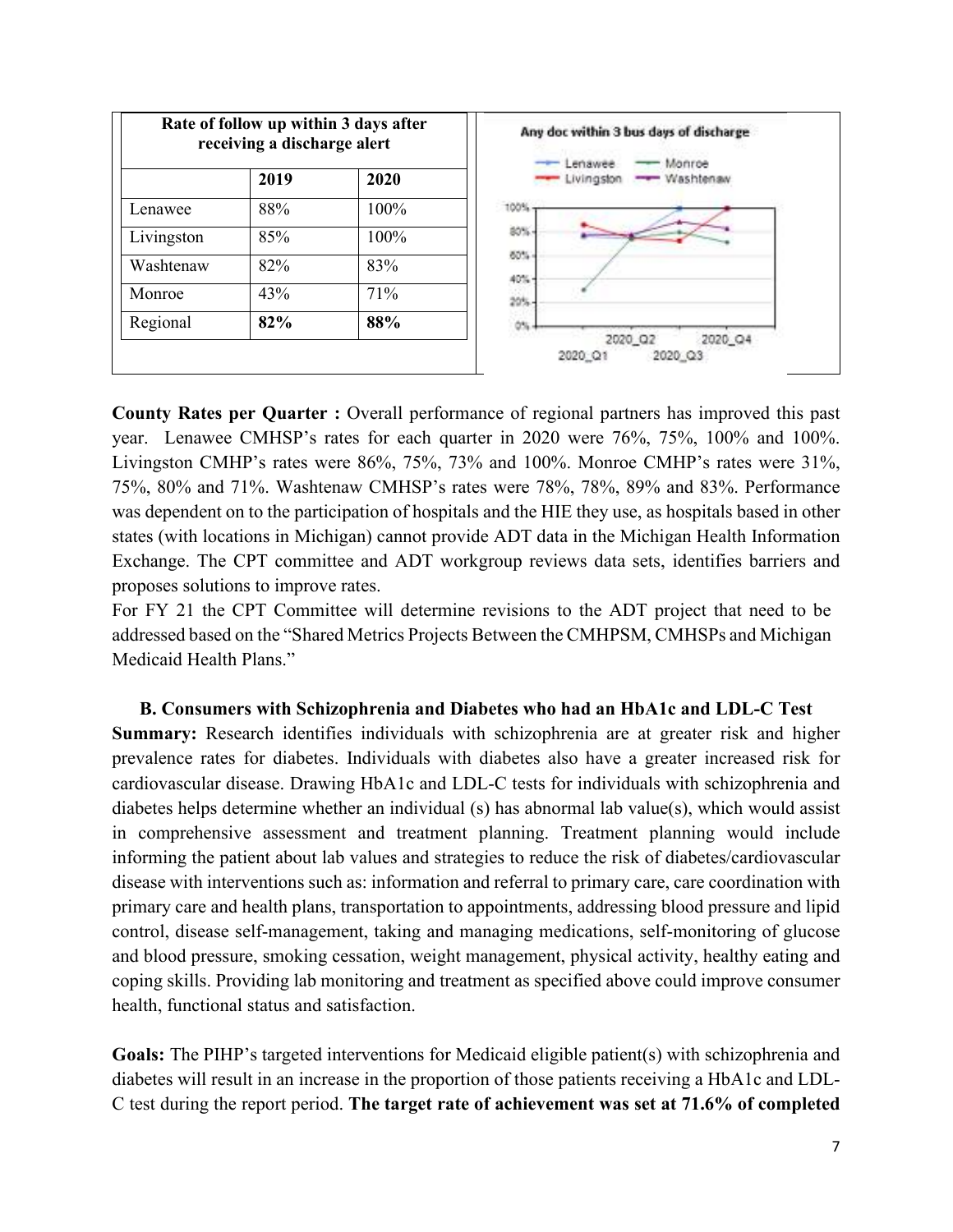**lab rates.** The Integrated Health Work Group worked toward the following goals in FY20 and into FY 21:

- 1) The PIHP's targeted interventions for Medicaid eligible patient(s) with schizophrenia and diabetes will result in an increase in the proportion of those patients receiving a HbA1c and LDL-C test during the report period.
- 2) Labs will be entered as discrete fields into the regional electronic health record and/or collected from Michigan Health Information Network (MiHIN) lab feed and/or CC360 claims data.
- 3) The baseline measurement was 8/1/2017 to 7/31/2018. The FY19 (remeasurement 1) data period is 5/1/2019-4/30/2020.
- 4) The FY20 (remeasurement 2) data period is 5/1/2020-4/30/2020.
- 5) Incorporate updated barriers and interventions developed by the Integrated health Workgroup for Remeasurement Period 2.
- 6) Prepare for the Health Services Advisory Group (HSAG) External Quality Review (EQR) for study methodology validation.

The 2018 HEDIS technical specification were used as the guide during the life of the study.

### **Status Report**:

| <b>FY20</b> |           | Q1       | Q <sub>2</sub> | Q3       | <b>O4</b> |
|-------------|-----------|----------|----------------|----------|-----------|
| ALL         | All known | 65%      | 68%            | 65%      | 65%       |
|             | dates     | (98/151) | (103/152)      | (92/141) | (92/141)  |
| Len         | All known | 85%      | 81%            | 92%      | 87%       |
|             | dates     | (23/27)  | (22/27)        | (23/25)  | (20/23)   |
| Liv         | All known | 71%      | 88%            | 87%      | 76%       |
|             | dates     | (12/17)  | (14/16)        | (13/15)  | (13/17)   |
| Mon         | All known | 56%      | 60%            | 59%      | 52%       |
|             | dates     | (19/34)  | (18/30)        | (17/29)  | (15/29)   |
| Was         | All known | 60%      | 62%            | 54%      | 61%       |
|             | dates     | (44/73)  | (49/79)        | (39/72)  | (44/72)   |

Lenawee CMHSP's rates for each quarter were 85% (QI), 81% (QII), 92% (QIII) and 87% (QIV). Livingston CMHSP's rates for each quarter were 71% (QI), 88% (QII), 87% (QIII) and 76% (QIV). Monroe CMHP's rates were 56% (QI), 60% (QII), 59% (QIII) and 52% (QIV). Washtenaw CMHSP's rates for each quarter were 60% (QI), 63% (QII), 54% (QIII) and 61% (OIV). Total PIHP performance was  $65\%$ , (OI),  $68\%$  (OII),  $65\%$  (OIII), and  $65\%$  (OIV).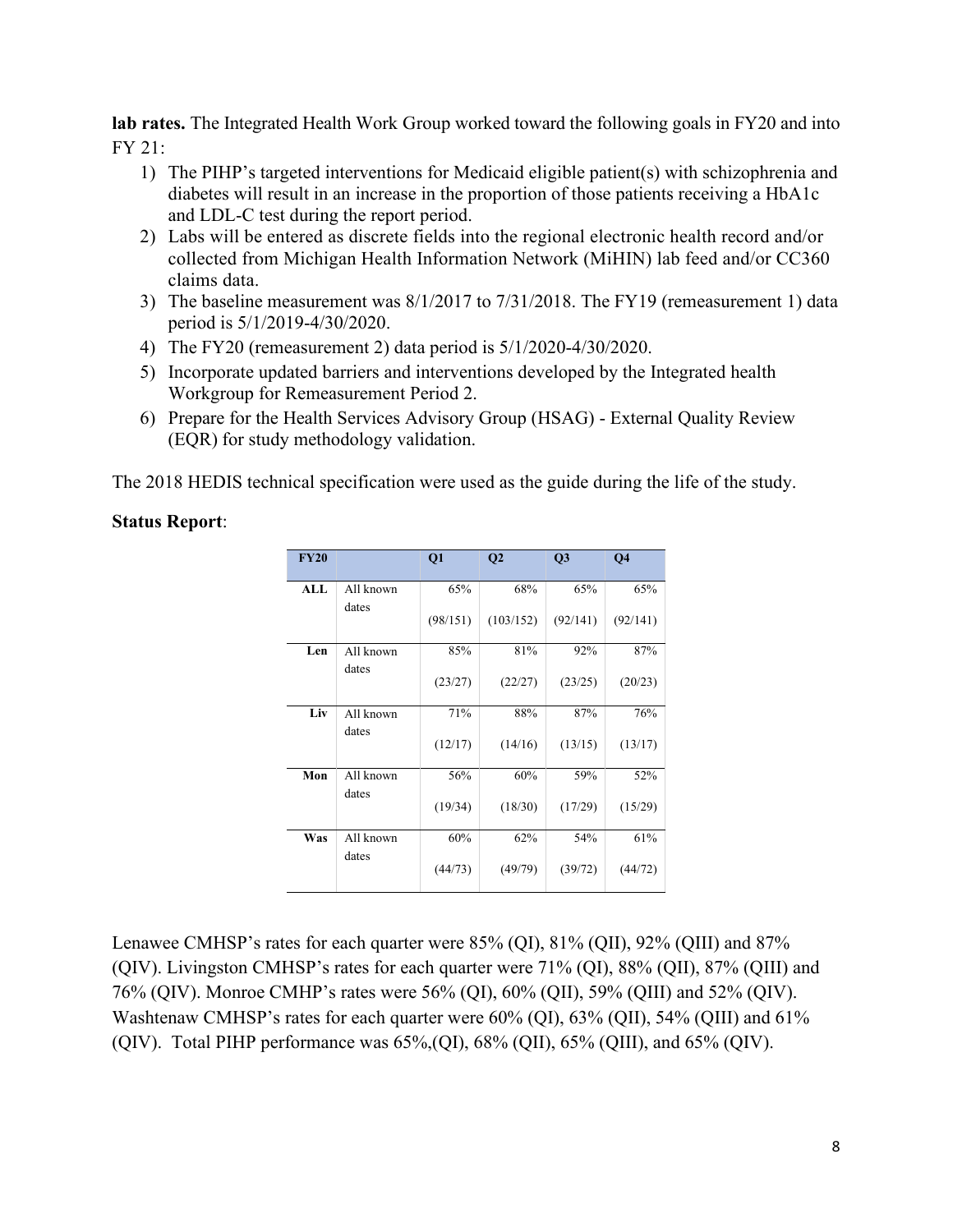**Comparison:** Solely for reference, our PIHP's performance with Remeasurement period 1was compared to performance on a state and national level. Findings show 2.51-5/1% variation, with overall percentages having declined on the state level during the pandemic year.

| <b>PIHP</b>     | <b>Remeasurement 1</b> | <b>State level</b> | <b>National Medicaid HMO Level</b> |
|-----------------|------------------------|--------------------|------------------------------------|
| <b>Baseline</b> | (2020)                 | (2020)             | (2019)                             |
| 65.60%          | 65.80%                 | 68.31%             | 70.70%                             |

The CPT committee and Integrated Health workgroup reviewed data sets, identified barriers, and proposed solutions to improve rates. The rate reached a high in March 2020 at **69%**. Beginning April 2020, however, the number began to drop due to the COVID-19 pandemic that brought a variety of barriers to consumers being able to get labs completed. We are currently in our second remeasurement period and new interventions to address these barriers are being designed by the Integrated Health Workgroup. This PIP will sunset at the end of FY21 and the state will be assigning a new PIP for FY22.

### **C. Medication Labs**

**Background:** This project focused on increasing medication labs entered into the electronic health record for Medicaid and Non-Medicaid consumers prescribed an antipsychotic psychotropic medication and who have received two medication reviews. Such psychotropic medications may contribute to various metabolic syndromes such as cardiovascular disease and type II diabetes. When prescribers have access to these lab values, this may further inform their prescribing practices and provides information to community health care providers to promote integrated health. The labs included HbA1c, Glucose, LDL Cholesterol, HDL Cholesterol, Total Cholesterol, and Triglycerides.

Data was sent to each of the region's CMHSPs per prescriber to help with focused intervention efforts. Clinical team members such as supports coordinators, therapists, nurses, and peers, as well as contracted community providers, assist consumers with getting these labs completed where needed. Examples of assistance may include verbal prompting, coordination of appointments, increasing access to and partnerships with labs, transportation to appointments and obtaining written consent to release and/or exchange information between the laboratories and the prescribers. The chart below depicts the percentage of Medicaid consumers with completed labs for FY 20, as this data was used to support and inform the state required PIP of "Consumers with Schizophrenia and Diabetes who had an HbA1c and LDL-C Test".

**Status Report:** The established baseline to be met was 44.8%. While some CMHSPs exceeded this baseline during FY20, overall PIHP performance did not reach baseline.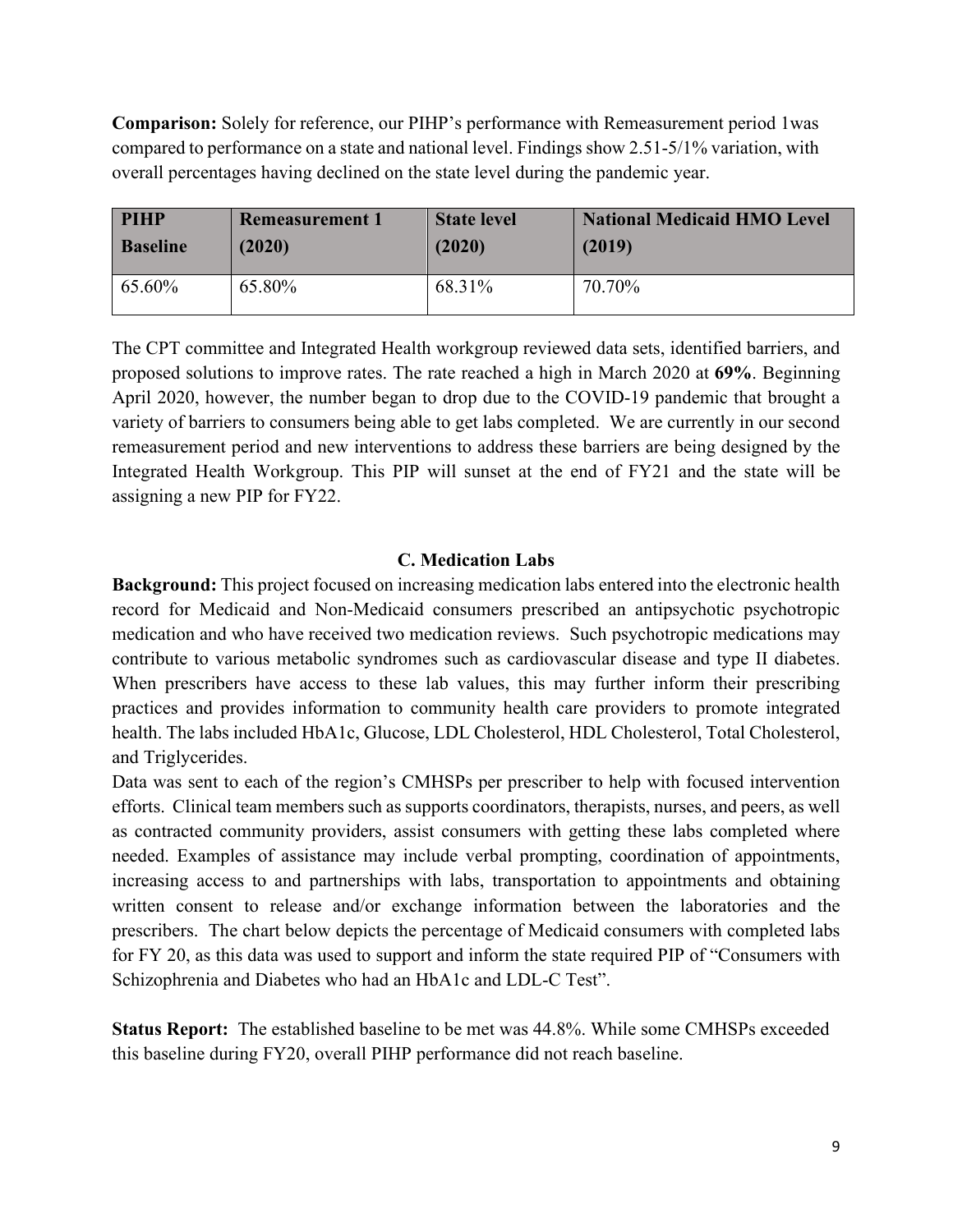|     | 2020_Q1     | 2020_Q2     | 2020 Q3     | 2020 Q4     |
|-----|-------------|-------------|-------------|-------------|
| CMH | 44%         | 44%         | 38%         | 34%         |
|     | (1656/3745) | (1600/3672) | (1341/3559) | (1194/3500) |
| Len | 67%         | 65%         | 59%         | 59%         |
|     | (409/608)   | (386/593)   | (346/586)   | (351/597)   |
| Liv | 27%         | 33%         | 32%         | 34%         |
|     | (161/598)   | (196/589)   | (181/560)   | (188/548)   |
| Mon | 32%         | 29%         | 23%         | 18%         |
|     | (246/767)   | (212/733)   | (162/701)   | (129/700)   |
| Was | 47%         | 46%         | 38%         | 32%         |
|     | (840/1772)  | (806/1757)  | (652/1712)  | (526/1655)  |

Lenawee CMHSP's rates for each quarter were 67%, 65%, 59% and 59%. Livingston CMHP's rates for each quarter were 27%, 33%, 32% and 34%. Monroe CMHSP's rates were 32%, 29%, 23% and 18%. Washtenaw CMHSP's rates for each quarter were 47%, 46%, 38% and 32%.

**Barriers**. The CPT committee and Integrated Health workgroup reviewed data, identified barriers, and proposed solutions to improve rates. Like the PIP Project (increasing the percentage of consumers with schizophrenia and diabetes who have completed HbA1c and LDL-c labs), the rate began to drop at the end of Q2 due to the COVID-19 pandemic that brought a variety of barriers to consumers being able to get labs completed. For example, barriers to getting labs completed include certain businesses/medical services not being as available, individuals fears of COVID-19 exposure in getting labs done or being out in the community, and needing to manage overall life changes brough on by the pandemic. One CMHSP that acquired a lab provider to be on site, however that resource made the decision to close that service.

#### IV. MMBIS Indicators

MDHHS indicators are established in the MDHHS PIHP contract and reported by the CMHPSM, with the values of improving access to services and reducing inpatient recidivism. Data is cleaned monthly, aggregated, and reported quarterly to MDHHS. Most indicators are held to the required thresholds of 95% or above, except inpatient discharges re-admitted within 30 days, which is below 15%. The chart below specifies the indicators, the State set threshold; and the region and/or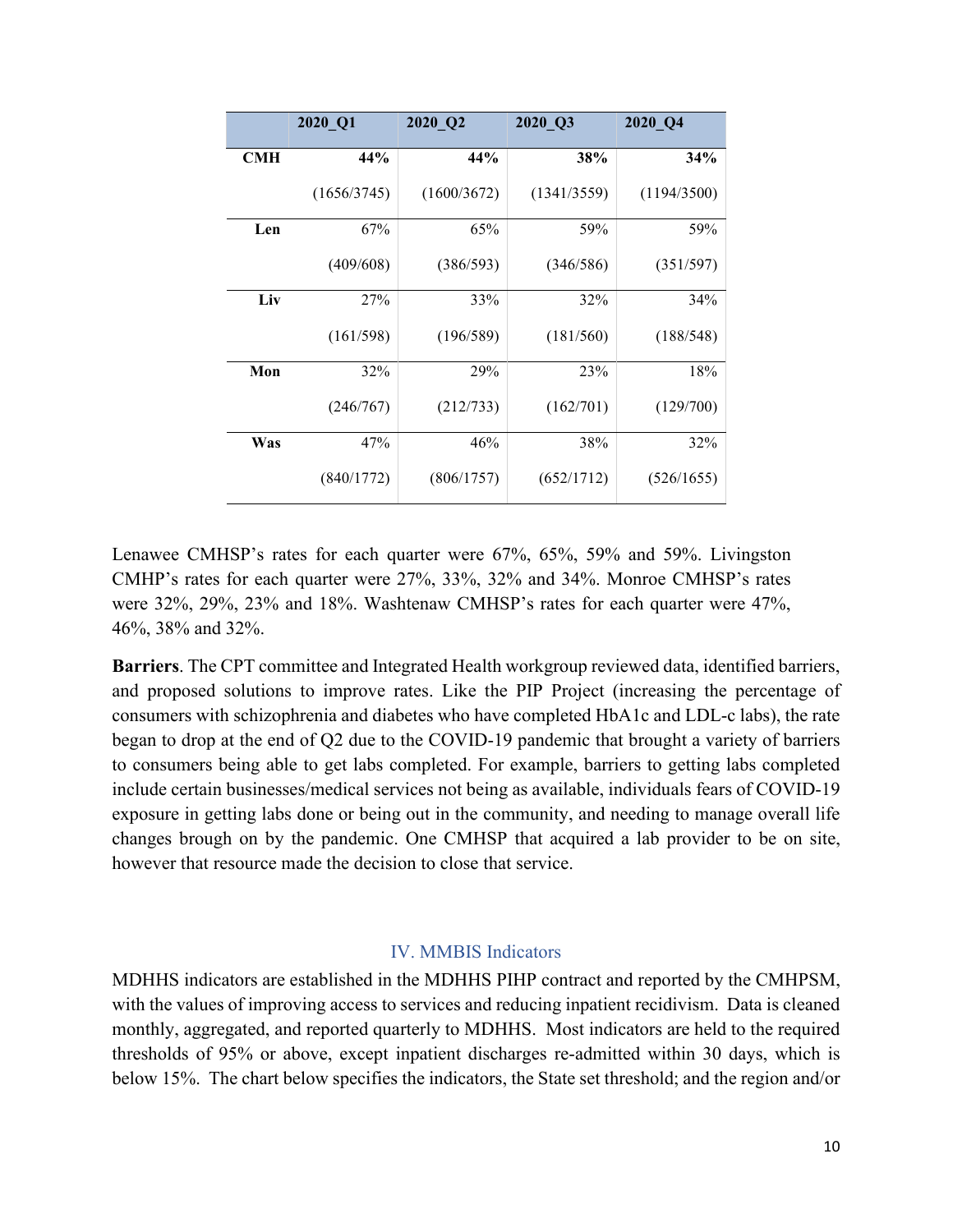local CMHSP(s) compliance. Highlighted percentages mean that a corrective action plan was required for the respective indicator in that quarter.

Scores with an asterik (\*) indicate data completion is pending and the percentage is an estimate only.

| <b>Indicators</b>                                                                                                       | <b>Target</b> | QI      | Q2         | Q <sub>3</sub>                            | Q <sub>4</sub>                               |
|-------------------------------------------------------------------------------------------------------------------------|---------------|---------|------------|-------------------------------------------|----------------------------------------------|
| Indicator 1: % of<br><b>Pre-Admission</b><br><b>Screens</b> for<br>Psychiatric<br><b>Inpatient Care</b><br>All Children | 95%           | 99.41%  | 98.62%     | 100%                                      | 97.60%                                       |
| Indicator 1: Adults                                                                                                     | 95%           | 99.37%  | 98.39%     | 98.38%                                    | 98.24%                                       |
| <b>Indicator 2:</b>                                                                                                     | 95%           | 98.84%  | 97.26%     | 74.38%                                    | 72.22%                                       |
| % Initial                                                                                                               |               |         |            |                                           |                                              |
| <b>Assessment within</b><br><b>14 days of Request</b>                                                                   |               |         |            |                                           |                                              |
| MI Child                                                                                                                |               |         |            |                                           |                                              |
| Indicator 2:                                                                                                            | 95%           | 98.80%  | 99.17%     | 71.61%                                    | 60.55%                                       |
| (MI Adult)                                                                                                              |               |         |            |                                           |                                              |
| Indicator 2:                                                                                                            | 95%           | 96.15%  | 100.00%    | 84.21%                                    | 84.29%                                       |
| (DD Child)                                                                                                              |               |         |            |                                           |                                              |
| Indicator 2:                                                                                                            | 95%           | 100.00% | 100.00%    | 92.31%                                    | 53.85%                                       |
| (DD Adult)<br>Indicator 2:                                                                                              | 95%           |         |            | 67.18%                                    | 78.68%*                                      |
| (SUD)                                                                                                                   |               | 94.53%  | 91.75%     |                                           |                                              |
| <b>Indicator 3: % Start</b>                                                                                             | 95%           | 97.92%  | 97.67%     | 79.22%                                    | 86.30%                                       |
| <b>Services Within 14</b><br><b>Days of Assessment</b><br>MI Child                                                      |               |         |            |                                           |                                              |
| Indicator 3:<br>(MI Adult)                                                                                              | 95%           | 96.89%  | 91.91%     | 79.79%                                    | 79.71%                                       |
| Indicator 3:<br>(DD Child)                                                                                              | 95%           | 96.15%  | 100.00%    | 76.92%                                    | 92.98%                                       |
| Indicator 3 (DD<br>Adult)                                                                                               | 95%           | 92.86%  | 94.12%     | 77.78%                                    | 75.00%                                       |
| Indicator 3: (SUD)                                                                                                      | 95%           | 96.37%  | 96.84%     | merged with<br>Indicator 2-<br><b>SUD</b> | merged<br>with<br>Indicator 2-<br><b>SUD</b> |
| <b>Indicators</b>                                                                                                       | <b>Target</b> | QI      | Q2         | Q3                                        | Q <sub>4</sub>                               |
| Indicator 4a: % of<br><b>Discharges from Psych</b><br><b>Inpatient Seen within 7</b><br><b>Days</b><br><b>Child</b>     | 95%           | 100.00% | $100.00\%$ | 92.00%                                    | 97.62%                                       |
| Indicator 4a: Adult                                                                                                     | 95%           | 91.03%  | 97.32%     | 98.31%                                    | 91.55%                                       |
| Indicator 4b: %                                                                                                         | 95%           | 99.12%  | 97.00%     | 97.01%                                    | 96.94%                                       |
| <b>SUD Discharges</b>                                                                                                   |               |         |            |                                           |                                              |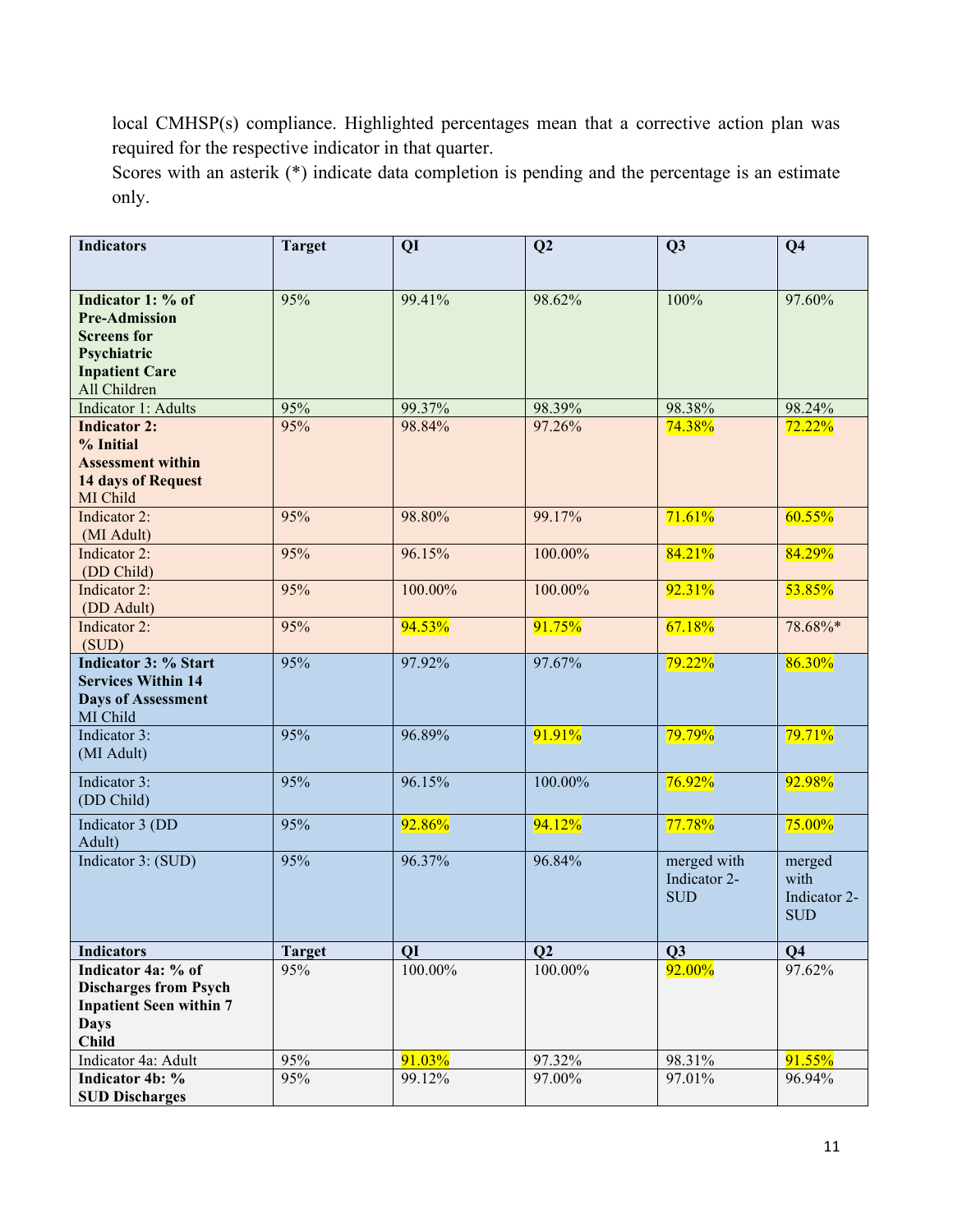| from Detox Seen                  |                |           |          |           |           |
|----------------------------------|----------------|-----------|----------|-----------|-----------|
| <b>Within 7 Days</b>             |                |           |          |           |           |
| <b>Indicator 10: % Inpatient</b> | $15\%$ or less | $10.00\%$ | 6.45%    | $24.24\%$ | $11.11\%$ |
| <b>Discharges Readmitted</b>     |                |           |          |           |           |
| <b>Within 30 Days</b>            |                |           |          |           |           |
| <b>Child</b>                     |                |           |          |           |           |
| Indicator 10: % Adult            | $15\%$ or less | $9.71\%$  | $5.44\%$ | 13.69%    | $9.84\%$  |

The data was reviewed by Clinical Performance Team. Strengths, opportunities for improvement and root cause analyses were completed. For any indicators where thresholds are not met, a corrective action plan (CAP) is required to addresses systemic issues, including a projected timeframe for expected improvements, which may have contributed to low scores. CAPs were required if an individual CMHSP was out of compliance for any quarter. If this occurred, the CAP was due within 30 days and monitored by the CMHPSM. Some reductions in performance were related to COVID-19 related barriers.

## V. Regional Customer Services: Consumer Experience with Services and Supports

Over the past six fiscal years the Performance Improvement program has improved the consumer satisfaction survey process to obtain reliable feedback from consumers and their families and/or guardians to be used to improve services across the region. This included capturing feedback about service environment, dignity and respect, timeliness of returning phone calls and appointments, understanding what was said by CMH staff, CMH helping to achieve consumer goals, CMH staff follow up about consumer physical health needs, consumer ability to complain or disagree with staff, and consumers deciding what is important to work on with CMH staff.

For FY 20 the goals were to expand data analysis that incorporated other aspect of consumers experience with services and supports, make revisions to the customer satisfaction survey, and administer the surveys to all populations served, specifying population-specific data for those receiving LTSS and HCBS waiver services.

In addition to satisfaction surveys, for FY20 the following aspects of analyzing consumer experience with services and supports was expanded upon:

- 1. Review of consumer appeals data for consumers served by the CMHSPM system.
- 2. Review of consumer grievance data for consumers served by the CMHSPM system.
- 3. Review of the most current National Core Indicators for the state of Michigan, and whether there were any trends that would apply to our region for which recommendations could be made to improve consumer experience in those areas.

These additional indicators of consumer experience were also incorporated in the QAPIP portion of Regional Customer Service Committee's review for FY21. Review and recommendations of these data sets includes reporting to and partnership with the Regional Consumer Advisory Committee.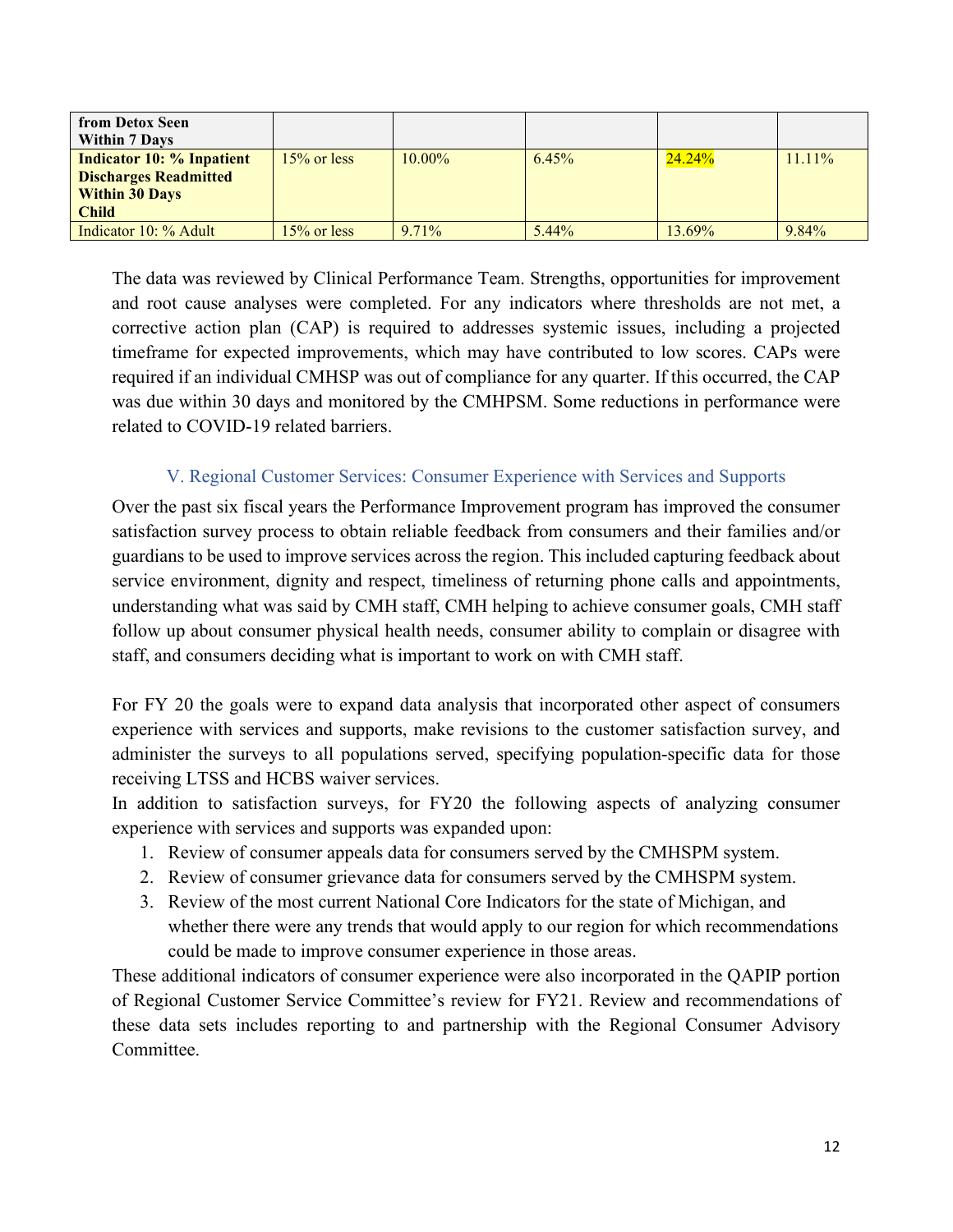## **Consumer Satisfaction Survey**

## **Methods**

The Regional Customer Services Committee conducts annual satisfaction surveys through a combination of face to face and phone surveys. In FY 2019-2020, due to the COVID-19 pandemic, there was a significant shift in the provision of services, wherein the state allowed for expansion of services that could be provided and billed for with the use of telehealth. There were also COVID-19 related limitations to conducting satisfaction surveys that resulted in surveys needing to be conducted more so by phone. CMHPSM therefore decided to conduct a survey related to consumer's experiences with telehealth services, to better understand how consumers were adjusting to service delivery changes related to the pandemic, and to plan for any limitations with telehealth and/or expansion options based on consumers' experiences with telehealth services. Results were reviewed at the February Regional Customer Service Committee Meeting and recommendations will be shared with the CPT Committee at their March 2021 meeting.

## **Consumer Telehealth Satisfaction Survey Measurement and Results**

A total of 404 consumers were surveyed across the region. Results varied and between those who found benefit to telehealth and those were dissatisfied, with a slightly greater number of positive feedback. Feedback became more positive over time as the system worked out barriers and acclimated to technology needs in the transition.

Positive feedback included being able to attend appointments more easily for those who've had transportation issues, the overall convenience and flexibility, feeling safer from potential exposure to COVID-19.

Negative feedback included not always having the technology to participate (wifi, cell phones, computers), the burnout of most meetings, school, etc being remote, and concerns from privacy on their home.

| <b>CMH</b>                                  | Lenawee | Livingston | <b>Monroe</b> | Washtenaw |
|---------------------------------------------|---------|------------|---------------|-----------|
|                                             |         |            |               |           |
| QUESTION 1 - Due to COVID-19<br>- Has       |         |            |               |           |
| moved almost all of our (CMH direct)        |         |            |               |           |
| services to telehealth. Telehealth includes |         |            |               |           |
| providing services using a telephone, smart |         |            |               |           |
| phone or computer. Telehealth can also be   |         |            |               |           |
| provided using video conferencing which are |         |            |               |           |
| meetings conducted using video and/or       |         |            |               |           |
| audio to communicate. Have you been         |         |            |               |           |
| provided telehealth services?               |         |            |               |           |
| YES                                         | 34      | 64         | 133           | 15        |
| <b>NO</b>                                   |         |            |               |           |
|                                             | 00      | 04         | 01            | 1         |
| QUESTION 2 - What telehealth technology     |         |            |               |           |
| have you used? Select all that apply.       |         |            |               |           |
| <b>Video Conference</b>                     | 33      | 36         | 31            | 11        |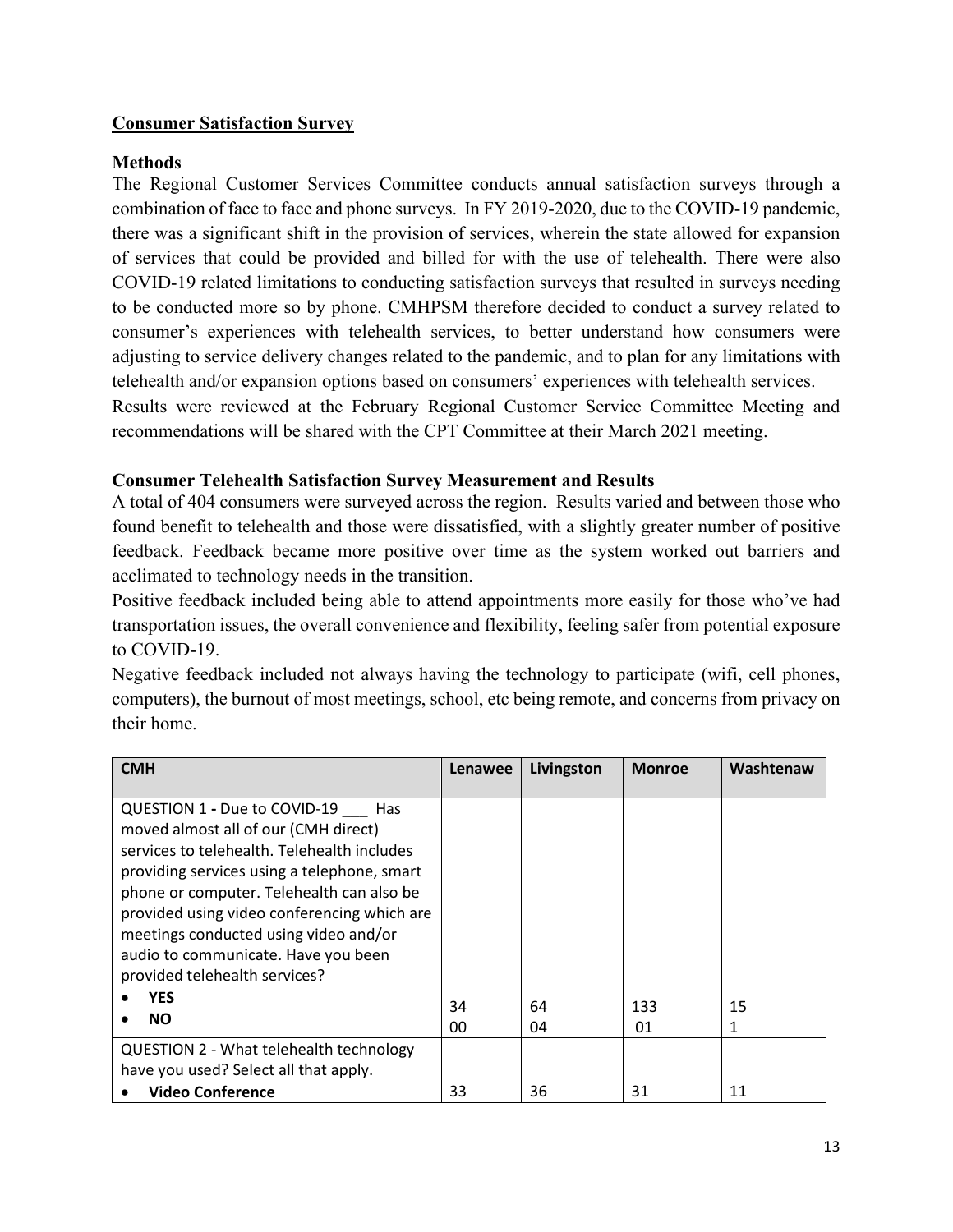| <b>Telephone</b><br>$\bullet$                     | 22    | 56        | 143       | 09        |
|---------------------------------------------------|-------|-----------|-----------|-----------|
| Email                                             | 03    | 17        | 00        | 03        |
| Other                                             | 00    | 04        | 08        | 02        |
| QUESTION 3 - What do you like about using         |       |           |           |           |
| telehealth? Please explain.                       |       |           |           |           |
| All comments were collected in narrative          |       |           |           |           |
| form, specified by county                         |       |           |           |           |
| QUESTION 4 - If available, how likely would       |       |           |           |           |
| you be to use telehealth services instead of      |       |           |           |           |
| in-person services?                               |       |           |           |           |
| <b>Very Likely</b>                                | 11    | 23        | 56        | 04        |
| <b>Likely</b><br>$\bullet$                        | 08    | 28        | 48        | 05        |
| <b>Unlikely</b><br>$\bullet$                      | 10    | 08        | 24        | 02        |
| <b>Very Unlikely</b><br>$\bullet$                 | 05    | 09        | 06        | 01        |
|                                                   |       |           |           |           |
| QUESTION 5 - Which of the following would         |       |           |           |           |
| be reasons you might not want to use              |       |           |           |           |
| telehealth technologies? Select all that          |       |           |           |           |
| apply.                                            | 01    | 02        | 04        | 02        |
| <b>Privacy/Security</b><br>$\bullet$              | 07    | 07        | 16        | 04        |
| Internet/computer<br>٠                            | 03    | 00        | 00        | 00        |
| <b>Concerns</b><br>$\bullet$                      | 11    | 20        | 31        | 06        |
| Prefer to meet with someone in person<br>٠        | 04    | 05        | 09        | 03        |
| <b>Quality of Care</b><br>$\bullet$               | 09    | 40        | 73        | 05        |
| No issues using Telehealth<br>٠                   | 01    | 01        | 04        | 01        |
| Uncomfortable using telehealth for<br>$\bullet$   | 09    | 05        | 55        | 00        |
| sharing personal issues                           |       |           |           |           |
| Other                                             |       |           |           |           |
| QUESTION 6 - What parts of telehealth do          |       |           |           |           |
| you wish could remain even after COVID-19         |       |           |           |           |
| is no longer a concern? Select all that apply     |       |           |           |           |
| Telephone calls from my treatment                 | 13    | 49        |           | 09        |
| team.                                             |       |           | See below |           |
| Video conferencing with my treatment<br>$\bullet$ | 13    | 20        |           | 09        |
| team.                                             |       |           |           |           |
| <b>Person Centered Planning meetings</b><br>٠     | 08    | 13        |           | 04        |
| using video conferencing.                         |       |           |           |           |
| Other                                             | 09    | 09        |           | 02        |
| QUESTION 6a - What parts of telehealth do         | See   | See above |           | See above |
| you wish could remain even after COVID-19         | above |           |           |           |
| is no longer a concern? Select all that apply     |       |           |           |           |
| <b>Medication Management</b><br>$\bullet$         |       |           | 95        |           |
| <b>Case Management</b>                            |       |           | 122       |           |
| <b>Outpatient Therapy</b>                         |       |           | 27        |           |
| <b>Peer Supports</b>                              |       |           | 16        |           |
| <b>Group Therapy</b>                              |       |           | 04        |           |
| <b>Person Centered Planning Meetings</b>          |       |           | 44        |           |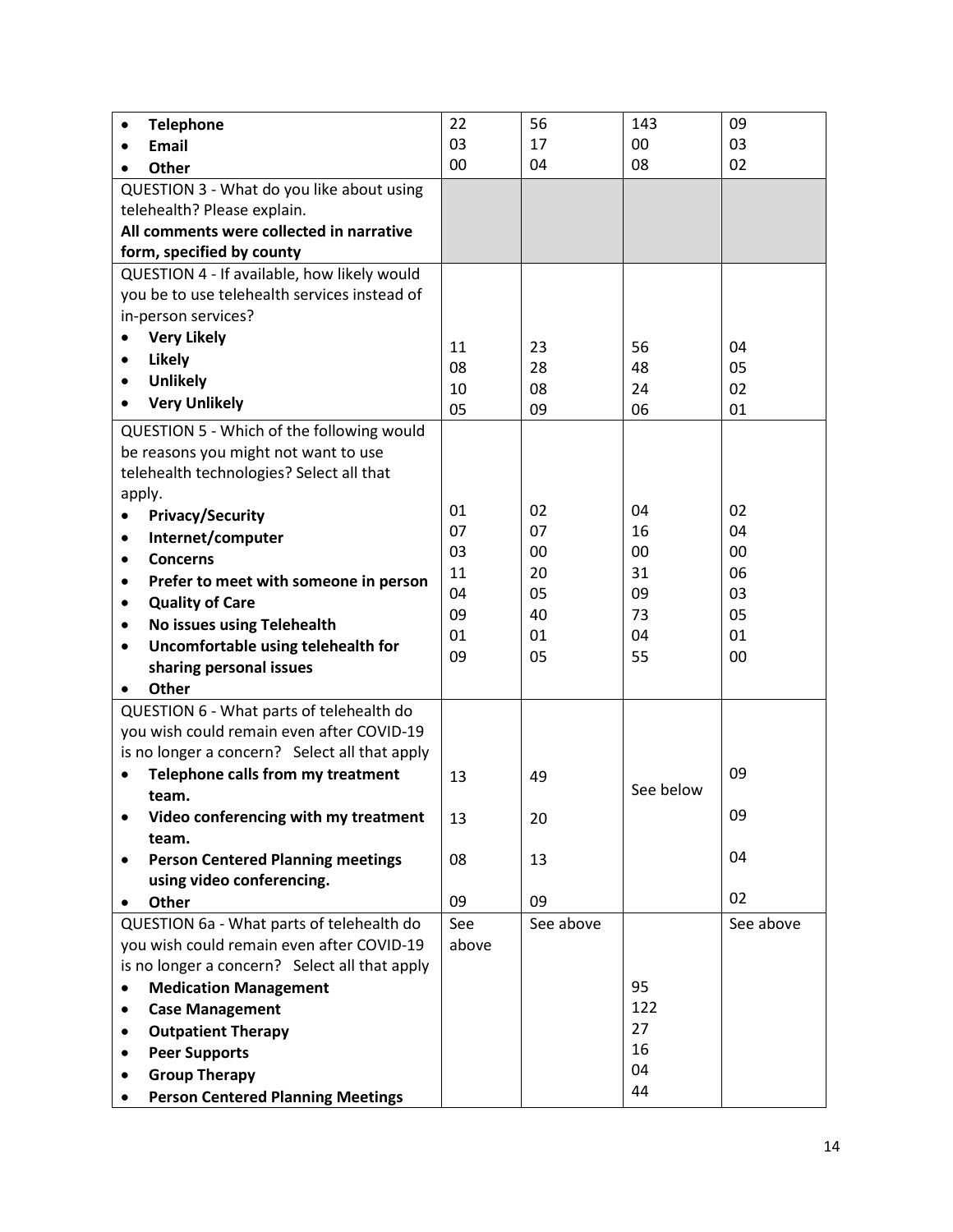| <b>Day Program Activities</b><br>$\bullet$ |            |            | 15         |            |
|--------------------------------------------|------------|------------|------------|------------|
| None of the above<br>$\bullet$             |            |            | 05         |            |
| Other<br>$\bullet$                         |            |            | 13         |            |
| QUESTION 7 - What CMH program are you      | <b>DNA</b> |            | <b>DNA</b> | <b>DNA</b> |
| currently involved in?                     |            |            |            |            |
|                                            |            |            |            |            |
| $MI-A$<br>$\bullet$                        |            | 23         |            |            |
| I/DD TEAM 1<br>$\bullet$                   |            | 16         |            |            |
| I/DD Team 2<br>$\bullet$                   |            | 02         |            |            |
| I/DD<br>$\bullet$                          |            | 04         |            |            |
| <b>MI-A ARS</b><br>$\bullet$               |            | 05         |            |            |
| <b>MI CIP</b><br>$\bullet$                 |            | 01         |            |            |
| <b>SED: Home-Based</b><br>$\bullet$        |            | 03         |            |            |
| <b>SED: PIP</b><br>$\bullet$               |            | 01         |            |            |
| <b>SED: FCM</b><br>$\bullet$               |            | 01         |            |            |
| $DD-1$<br>$\bullet$                        |            | 02         |            |            |
| <b>MI-A ARS</b><br>$\bullet$               |            | 05         |            |            |
| <b>ARS</b><br>$\bullet$                    |            | 02         |            |            |
| <b>DD</b><br>٠                             |            | 01         |            |            |
| <b>Parent Support Program</b><br>$\bullet$ |            | 03         |            |            |
| QUESTION 8 - If you prefer face to face    |            |            |            |            |
| appointments, where would you prefer your  |            |            |            |            |
| case management and/or therapy             |            |            |            |            |
| appointment to take place?                 | <b>DNA</b> | <b>DNA</b> | 49         | <b>DNA</b> |
| Home<br>$\bullet$                          |            |            | 32         |            |
| <b>Office</b><br>$\bullet$                 |            |            | 11         |            |
| Community<br>$\bullet$                     |            |            | 42         |            |
| Other                                      |            |            |            |            |
| QUESTION 9 - If you receive both therapy   | <b>DNA</b> | <b>DNA</b> |            | <b>DNA</b> |
| and case management, would you prefer      |            |            |            |            |
| these services to be provided by the same  |            |            |            |            |
| person?                                    |            |            |            |            |
| $52 - Yes$                                 |            |            | 52         |            |
| $18 - No$                                  |            |            | 18         |            |
| $64 - Other$                               |            |            | 64         |            |

## **Limitations**

- The ability to reach people and have a high response rate in using web-based or phone surveys.
- The newness of telehealth for consumers
- Staffing and accessibility limitations related to the COVID-19 pandemic, including those whose health were affected directly or indirectly by the pandemic, and a disinterest in doing phone surveys.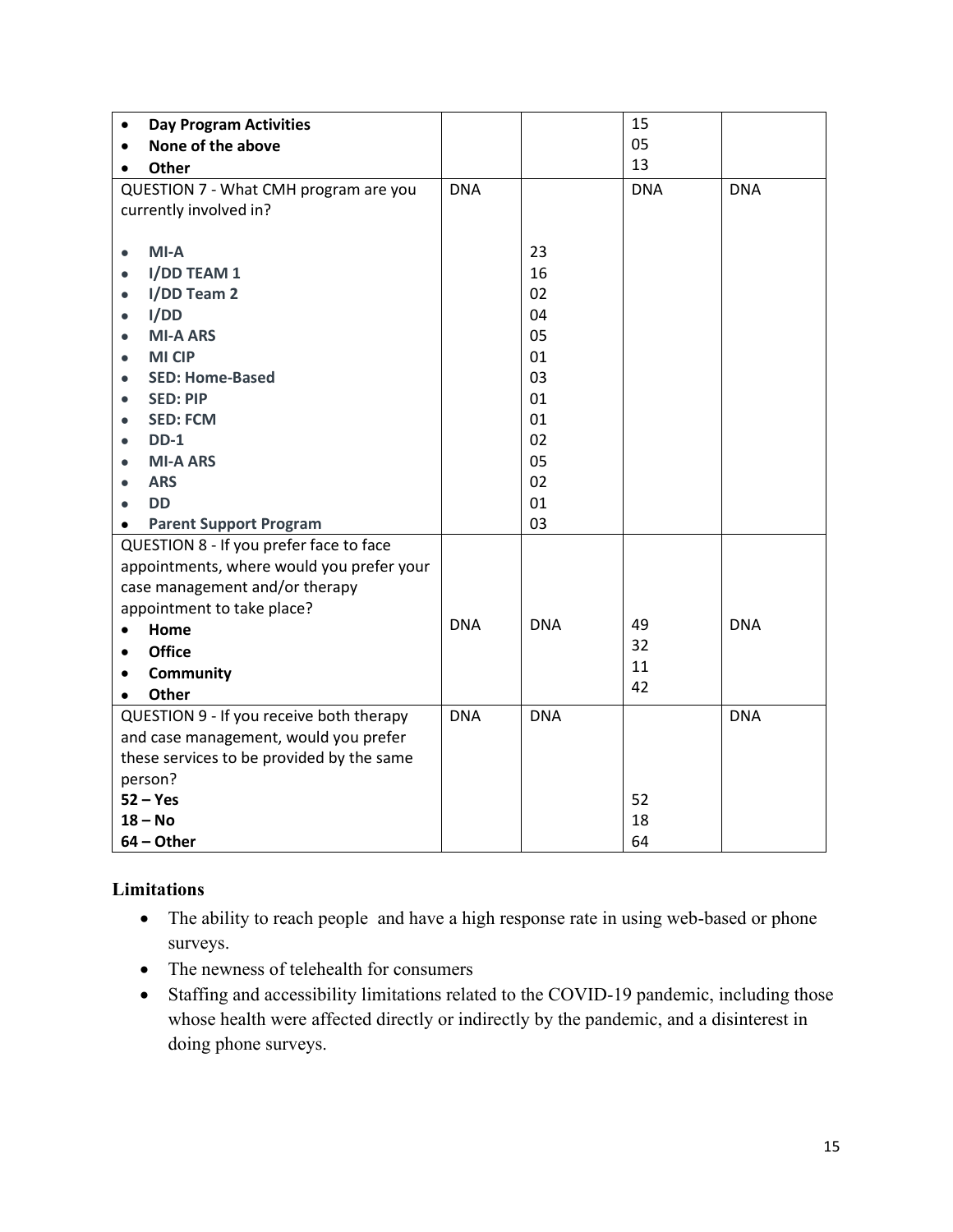### **Improvement Planning**

During FY 21, the Regional Customer Services Department will develop and implement a plan to improve consumer education about how to file a complaint, and will implement a new survey that will be more accessible to consumers and addresses some of the feedback/issues raised in the FY20 survey results.

## **CMHPSM FY20 Appeals Data**

### **Method**

As consumers and guardians have the right to appeal when a negative action is being taken with their services, the data collected for appeals can be a useful indicator of customer service-related areas for improvement. Consumer appeals data is maintained and monitored by the Fair Hearings Officers and regional representatives of the CMHPSM Utilization Management/ Review Committee. In FY20 this committee partnered with Regional Customer Services and the Regional Consumer Advisory Committee to review what appeals data is collected quarterly, and what data would be meaningful for their analysis of consumer experiences. Based on that process the data elements below were identified and a summary report for FY20 was developed.

| County                                                  | Number of Suspensions or Reductions            |
|---------------------------------------------------------|------------------------------------------------|
| Number of Appeal Requests                               | Number of Terminations                         |
| Number of Expedited Appeals requested                   | Medicaid/Non-Medicaid Specify if HSW, CWP,     |
| Number of Expedited Appeals Denied                      | or ABA(autism)                                 |
| Number of Cases Where Actions & Date of                 | Number of Local Appeals                        |
| Notice within correct time frames                       | Number of State Level Hearing/Appeals          |
| Number of Notices Out of Compliance with                | Number of Internal/Local Appeal Timeframes Met |
| Timeframes Service(s) Involved                          | Number Upheld                                  |
| Number of Appeals Per the Service (Won't match          | Number Reversed                                |
| # of Appeals as 1 appeal can involve multiple services) | Number Withdrawn/ Dismissed                    |
| Number of Denials                                       | Trends                                         |

#### **Results**

For FY20 a total of 58 appeals were requested, and of those 32 were upheld, 11 were reversed (in favor of the consumer) and 15 were withdrawn/dismissed, which includes if an agreement was reached that was satisfactory for the consumer or the consumer no longer wished to appeal. All but one case complied with timeframes and requirements related to ensuring consumers' appeal rights are upheld, and the factors related to the one case were corrected by the CMHSP. There was a decline in appeal requests as the COVID-19 pandemic continued, some of which attributed to state directives that the pandemic was not a viable legal reason to change services. There has been a long-standing history of no appeal requests in the SUD system.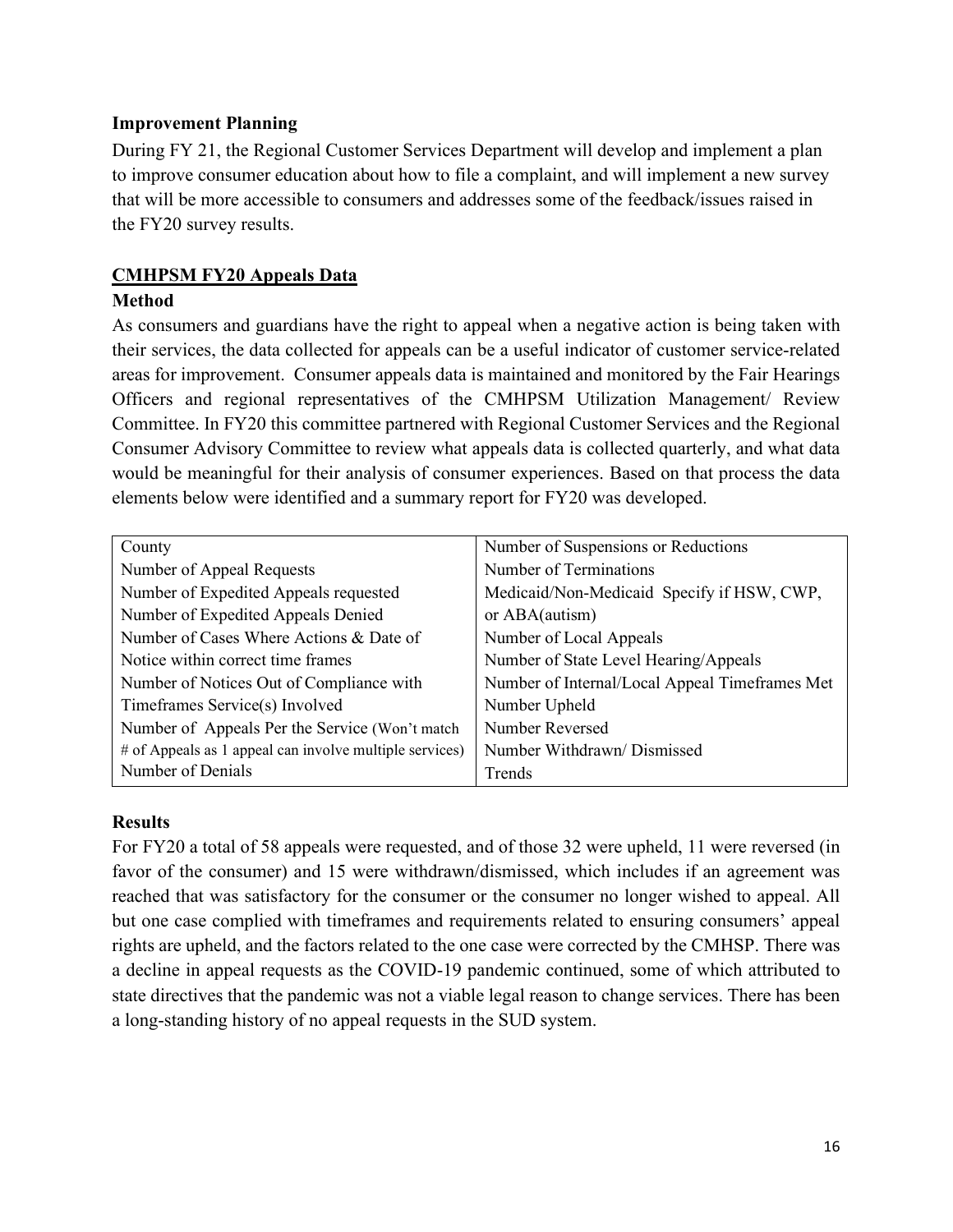## **Limitations:**

The Regional Customer Services and the Regional Consumer Advisory Committee requested the data include any issues with specific providers related to this appeals data, how the lack of SUD appeals will be addressed with SUD providers, and more information in the trends section on any aspects of the process that consumers may need more assistance or information with in navigating the appeals process.

## **Improvement Planning**

The data report will be revised to include the factors identified in limitations and the Regional Customer Services and the Regional Consumer Advisory Committee will continue to review this data for any improvement projects in FY21.

The PIHP will roll out a grievance and appeals training program and plan for FY21 and include compliance with these processes in the FY21 PIHP review of SUD providers.

# **CMHPSM FY20 Grievances Data**

## **Method**

Consumers and guardians have rights to file grievances when they are dissatisfied with any aspects of their services and supports. Customer Services staff at each CMHSP respond to grievances, and the Regional Customer Services Committee maintains and monitors this data.

### **Results**

The following is an analysis of grievances per county, noting if trends have been observed by Regional Customer Services staff.

|                                            | Lenawee | Livingston | Monroe | Washtenaw |
|--------------------------------------------|---------|------------|--------|-----------|
| <b>Total Grievances</b>                    | 69      | 30         | 69     | 70        |
| Medicaid<br>$\bullet$                      | 68      | 26         | 66     | 65        |
| Non-Medicaid<br>$\bullet$                  | 01      | 02         | 01     | 03        |
| Unknown<br>$\bullet$                       | 00      | 02         | 02     | 02        |
| Grievance Type                             |         |            |        |           |
| Accommodation<br>$\bullet$                 | 02      | 00         | 00     | 04        |
| Financial                                  | 02      | 00         | 05     | 03        |
| Provider Choice<br>$\bullet$               | 50      | 06         | 00     | 05        |
| Quality of Care<br>$\bullet$               | 07      | 15         | 30     | 18        |
| Service Concerns/availability<br>$\bullet$ | 05      | 08         | 28     | 27        |
| <b>Service Timeliness</b><br>$\bullet$     | 01      | 00         | 00     | 00        |
| Service environment<br>٠                   | 01      | 00         | 02     | 03        |
| Recommendations/suggestions<br>$\bullet$   | 00      | 00         | 00     | 00        |
| Other                                      | 00      | 00         | 03     | 08        |
| <b>Blank</b>                               | 01      | 01         | 01     | 02        |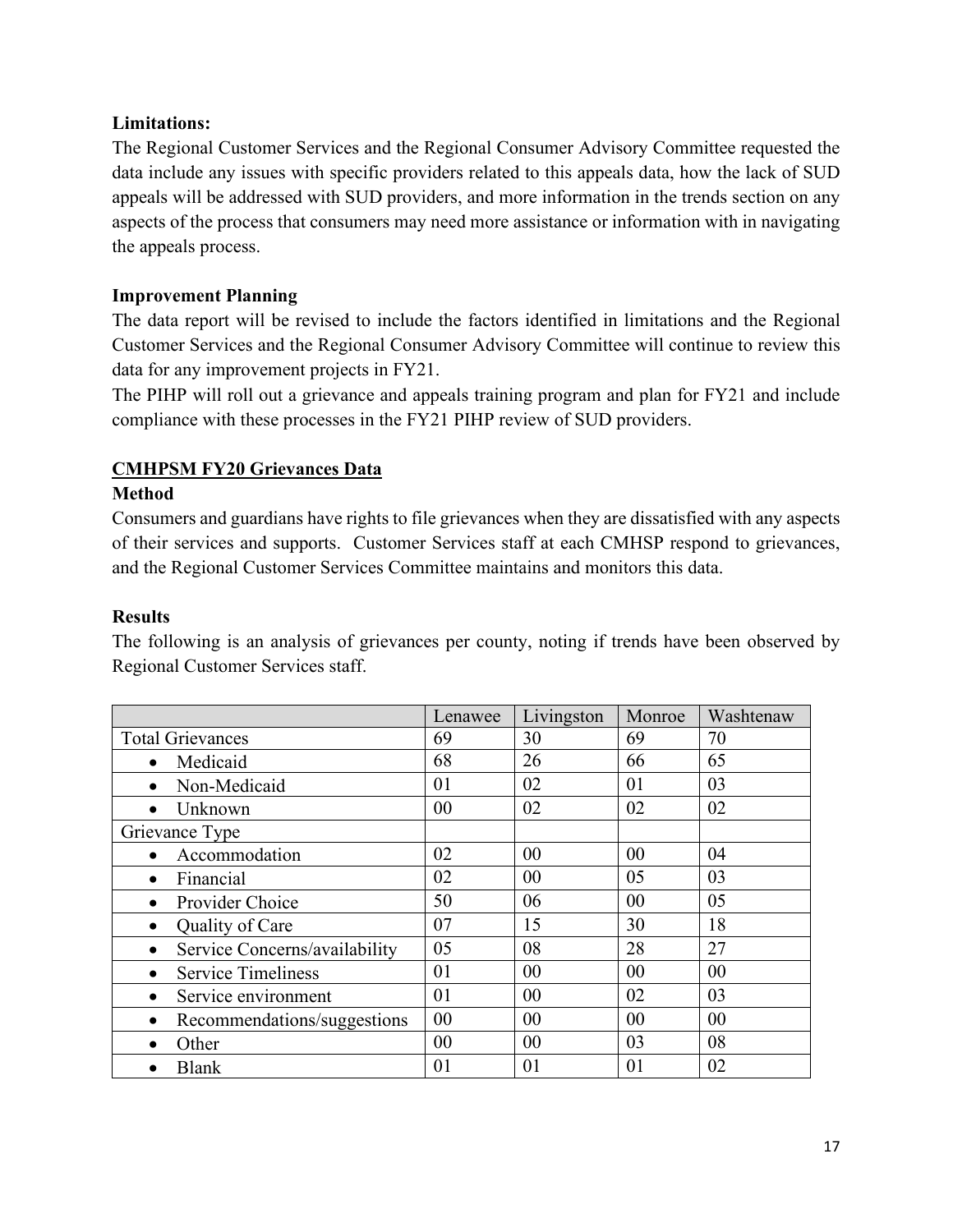The global pandemic impacted many elements of care. The largest number of grievances involved service concerns/availability that we worked to impact for those we serve. Areas of concern were inability to attend vocational programming or have in home ABA services due to stay-at-home orders and inability to ensure social distancing at vocational sites leading to individuals having some barriers in returning to the service when the order was lifted. Work was done to ensure care was provided when it was safe to do so, and transition plans where needed. Provider stability will need to be a focus as COVID-19 pandemic risks carry into FY21.

## **Limitations**

- Due to the COVID-19 pandemic, the ability to resolve provider related grievances was limited at times due to pandemic related restrictions.
- There was also a question of whether consumers had sufficient access to file a grievance based on the pandemic and the reduction in attending in person appointments, although Customer Services staff remained accessible both by phone and in office.

## **Improvement Planning**

As the pandemic spanned most of FY20 and has continued into FY21, ways to keep the grievance process accessible to consumers/guardians.

Risks with provider stability will be explored in conjunction with local provider network managers and the Regional Network Management Committee.

## **National Core Indicators Data (NCI) for Michigan**

The National Core Indicators (NCI) program is a voluntary effort by state developmental disability agencies to track their performance using a standardized set of consumer and family/guardian surveys with nationally validated measures. The effort is coordinated by the National Association of State Directors of Developmental Disabilities Services (NASDDDS) and the Human Services Research Institute (HSRI). The most recent survey result available are from 2018-19, in which a total of 46 states, the District of Columbia and 22 sub-state entities participated, including Michigan.

# **Method**

The NCI is an in-Person Survey is completed with adults with IDD age 18 and older receiving at least one paid service (in addition to case management) from the state DD service system. The survey instrument includes a "Background Information Section", which gathers data about the consumer from agency records, and an in-person survey that is conducted face-to-face with the person receiving services. The in-person survey is composed of two sections: Section I includes subjective questions that can only be answered by the person receiving services from the state. Section II includes objective, fact-based questions that can be answered by the person or, if needed, a proxy respondent who knows the person well.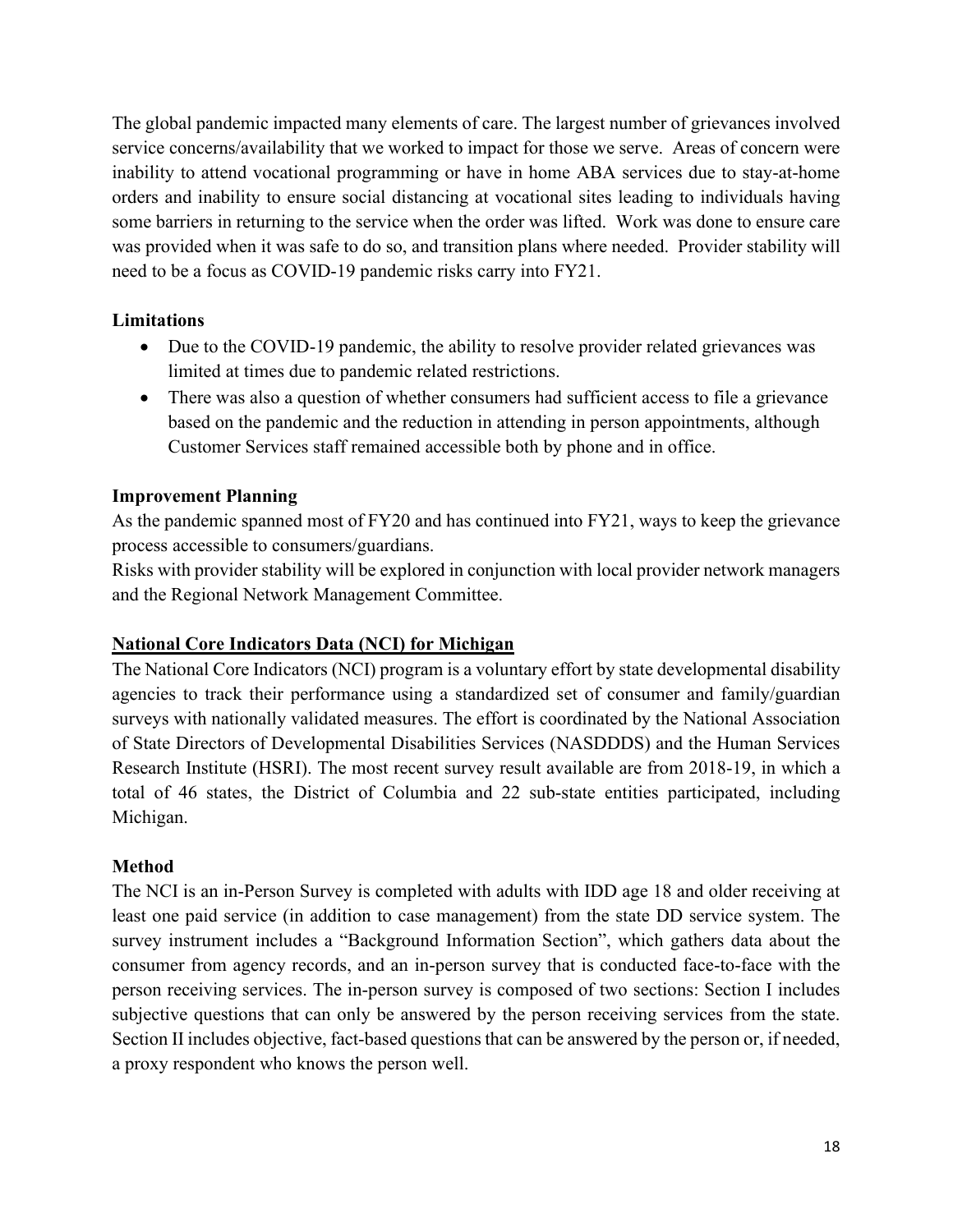Areas of life and service experiences included in the survey are: Residential Designation, Choice and Decision-Making, Work, Self-Direction, Community Inclusion, Participation and Leisure, Relationships, Satisfaction, Service Coordination, Access (op community), Health, Wellness, Safety, Rights and Respect. A series of questions in each area are asked that address levels of independence, empowerment, support, and satisfaction.

## **Results**

The NCI conducts the analysis and reports outcomes data. Averages are "weighted" to reflect the states' relative population and sample sizes. Weights were created using the state's number of valid surveys and its total survey-eligible population. This way, a state that provides services to a larger number of people but uses a sample similar in size has data proportional to its service population.

The NCI report is an extensive document, therefore for the purposes of this evaluation the outcomes data for Michigan can be found here:

**https://www.nationalcoreindicators.org/states/MI/report/2017-18/**

In analyzing Michigan 2018/2019 compared to the national measures Michigan's performance was either at or above performance compared to national report. Areas of opportunity in general seemed most prevalent in the following areas under the category of **Work:**

- People have support to find and maintain community integrated employment.
- Has a paid community job; individual, group and/or in a business that primarily hires people with disabilities (with or without publicly funded supports)
- Receives paid time off (for example, paid vacation and/or sick time) at paid community job
- Does not have paid community job and would like a job in the community
- Having volunteer opportunities

## **Limitations**

- The Michigan NCI data is extensive and there is a need for more familiarity and study of the data as this is the committee's first experience is reviewing the data.
- The data is not broken down by PIHP region or county and as such is more of a generalization, therefore it is difficult to ascertain any specific opportunities for improvement in our region.
- The data set is three years old, therefore it's unclear if these areas of work remain currently relevant.
- The COVID-19 pandemic has resulted in a significant loss of jobs in the community, and a risk of exposure to COVID-19 in community employment, therefore more analysis is needed with the possible need for more long-term planning.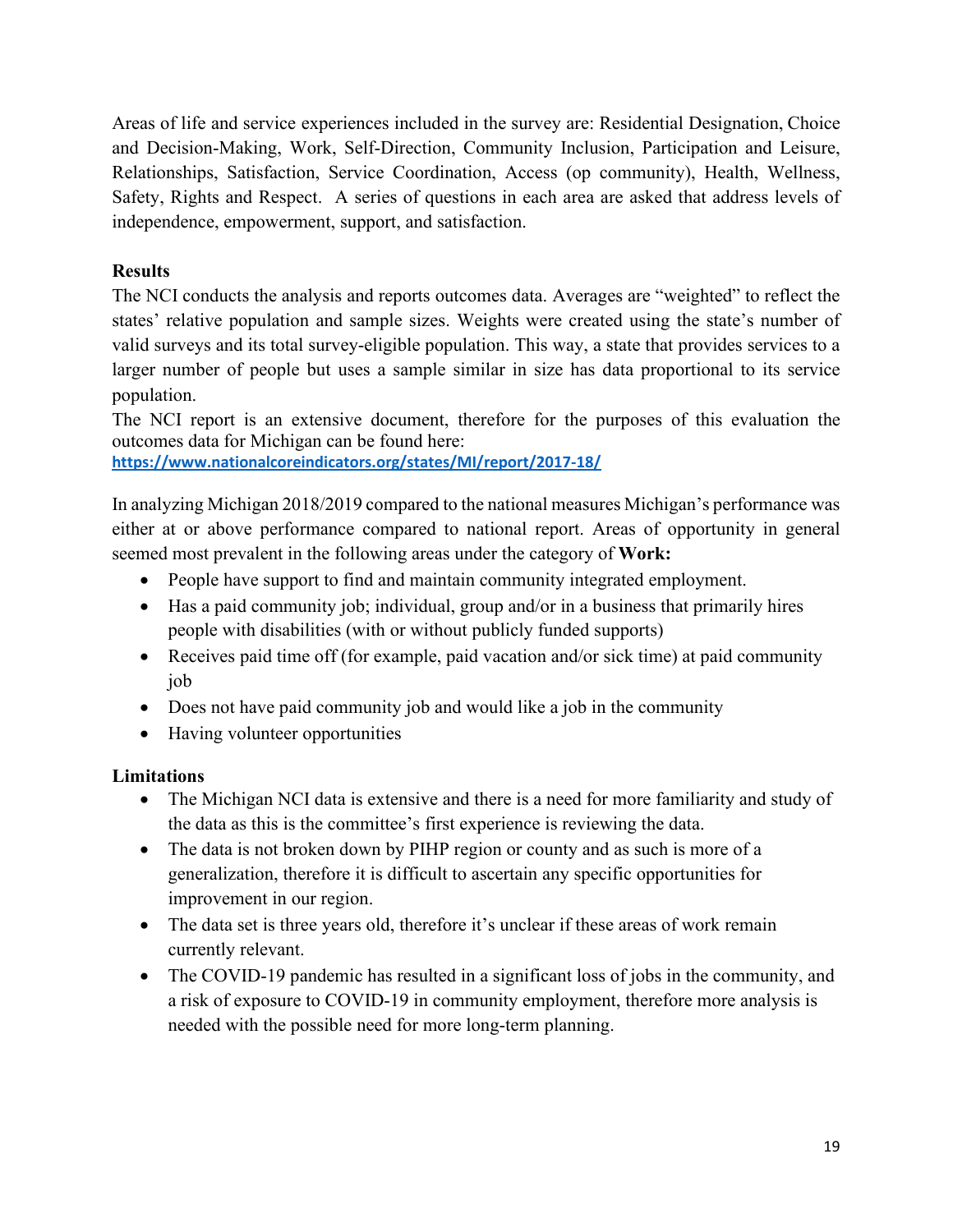## **Improvement Planning**

For FY 21 the Regional Customer Services Committee will pursue the following ways to improve the analysis of this data:

The data analysis will be brought to the Regional Consumer Advisory Council for feedback and potential areas for performance improvement.

The region will explore the new MDHHS employment database launched in FY21 that may better provide regional local data about work experiences that can inform potential areas for performance improvement.

## VI. Recovery Self-Assessment

During FY 20, the CMHPSM distributed the Recovery Self-Assessment-Revised survey (RSA-R) (O'Conell, Tondora, Croog, Evans, &Davidson, 2005) to the contracted providers in its fourcounty region that use the Recovery Oriented System of Care (ROSC) model. The counties that the survey was distributed to included: Lenawee, Livingston, Monroe, and Washtenaw. The CMHPSM wanted to accurately assess and measure the effectiveness of substance-use disorder (SUD) and community mental health (CMH) providers in the implementation of recovery focused services from the perspective of consumers, provider staff, and administrative staff.

This is the fifth year that the RSA has been used in CMHPSM's region and comparisons were made between the data from 2016 to 2020. The FY20 survey was updated from previous years to better reflect the validated survey that the local Recovery Self-Assessment Survey (RSA) is based on. As a result, some questions were added/moved to different domains. Subsequent annual survey comparisons will use the FY20 survey results as the baseline period.

In 2020, there was a total of 1,095 participants in this analysis. See the table below for information about respondents by year. Respondents by Year

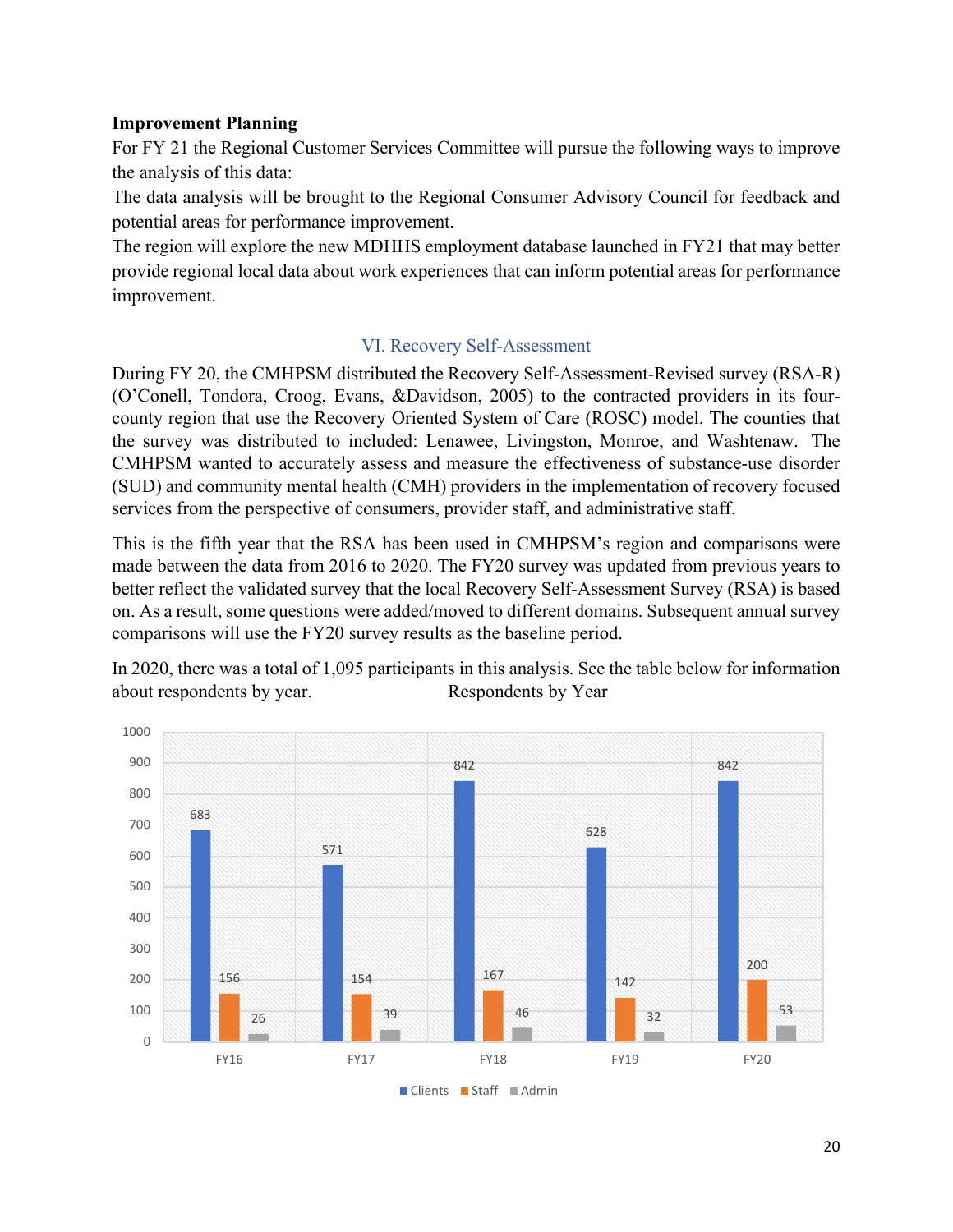## **Measurement**

The Recovery Self-Assessment Survey (RSA) was designed with the intent to accurately gain feedback from consumers, provider staff, and administrators. The survey is designed to be administered in 3 separate versions: Consumers, Provider Staff and Administrators. Each survey was broken down into five domains: 1. Life Goals, 2. Involvement, 3. Diversity of Treatment Options, 4. Choice and 5. Individually Tailored Services. Each survey question contained an answer choice based on a 5-point Likert Scale:

| $\vert$ 1 = Strongly     | $4 = \text{Agree}$   | $DK = Don't Know$                    |
|--------------------------|----------------------|--------------------------------------|
| Disagree                 | $5 =$ Strongly Agree | Additionally, the survey contained a |
| $2 = Disagree$           | $NA = Not$           | comment box.                         |
| $\vert 3 = I$ am neutral | Applicable           |                                      |

#### **Method**

The RSA was distributed to Administrators, Provider Staff, and Consumers both electronically and in paper form using the Survey Monkey Software. After the survey period had closed, the surveys were analyzed using Microsoft Excel.

### **Consumer Participants**

#### **Provider Agencies** # of Client Respondents

| Access                                              | $\overline{2}$ |
|-----------------------------------------------------|----------------|
| Ann Arbor Treatment Center                          | $\overline{2}$ |
| Catholic Charities (Lenawee)                        | 31             |
| Catholic Charities of Southeast MI (Monroe)         | 16             |
| <b>Complete Counseling Services</b>                 | $\overline{3}$ |
| Dawn Farm                                           | 24             |
| Hegira Health                                       |                |
| Home of New Vision                                  | 38             |
| Key Development Services                            | 6              |
| Lenawee County Community Mental Health Authority    | 36             |
| Livingston County Catholic Charities                | 7              |
| Livingston County Community Mental Health Authority | 69             |
| McCullough-Vargas                                   | 5              |
| Monroe County Community Mental Health Authority     | 155            |
| Parkside for Families                               | 7              |
| Passion of Mind Healing Center                      | 360            |
| Paula's House                                       | 7              |
| Salvation Army Harbor Light                         | 18             |
| St. Joe's Greenbrook                                |                |
| unanswered                                          | 6              |
| Washtenaw County Community Mental Health            | 48             |
| <b>Total</b>                                        | 842            |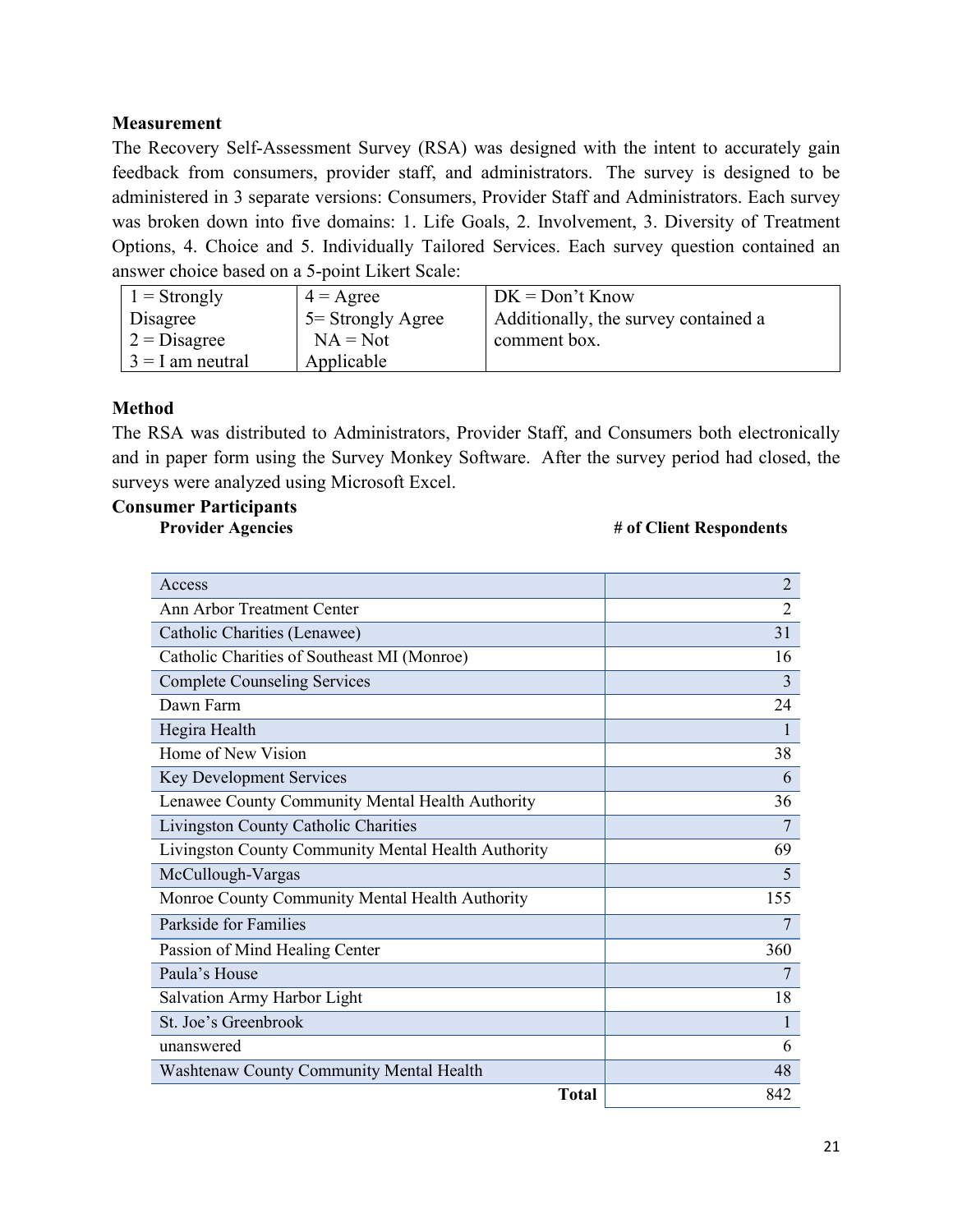# **Consumer Responses by County 2016-2020:**



## **Client Version Life Goals FY16-FY20**

"I am happy with my recovery, this was the best place for me to come."



**Client Version Involvement FY16-FY20**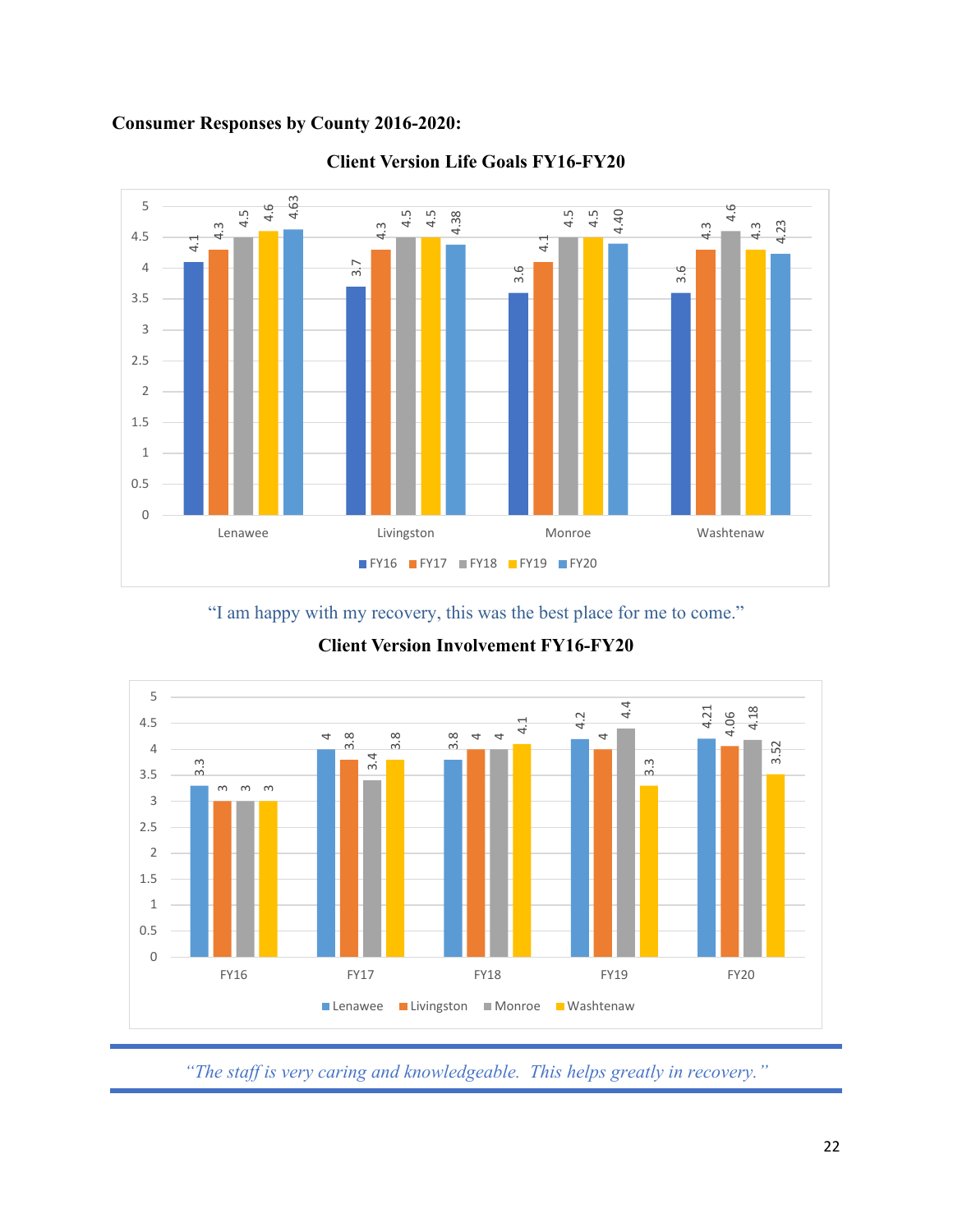

**Client Version Diversity of Treatment Options FY16-FY20** 

*"Thank you for all of the help especially during the pandemic. I lost my job and you guys made me comfortable knowing I would not be kicked out because I could not pay my rent. Everyone was so helpful and understanding."* 





*"This program has helped me so much, also has made me a better person. I also feel a lot better about myself and my future."*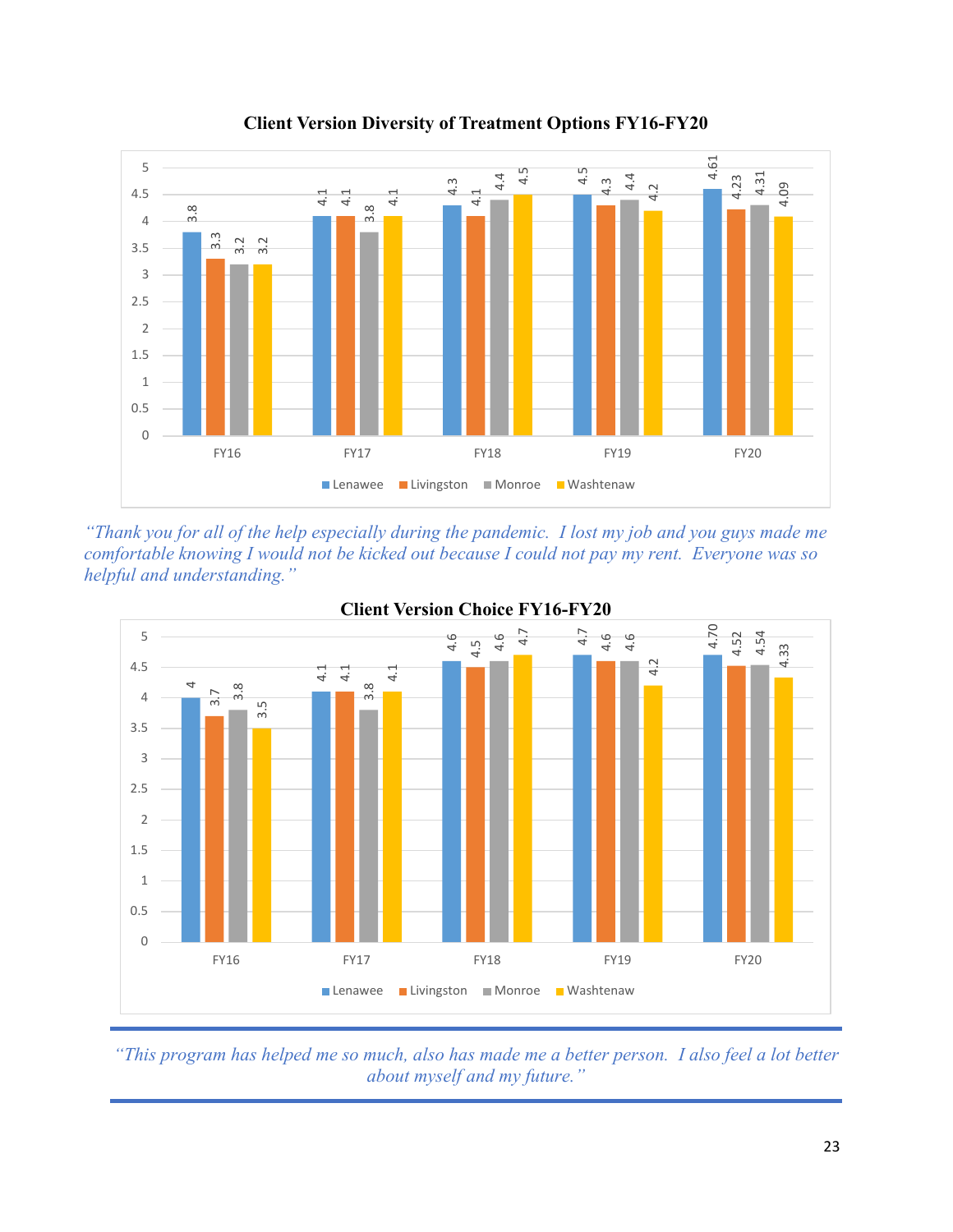

# **Client Version Individually Tailored Services FY16-FY20**

*"I am treated with respect and kindness and am comfortable with all treatment team."* 

## **Considerations**

Across the region, consumer ratings remained comparable to previous years in the four counties relatively high, with averages of most questions wavering between agree and strongly agree on the 5-point Likert scale. The Involvement domain scored the lowest in all four counties on all three survey versions.

Consumers responses to several questions indicated that improvements can be made to clinical practice to meet client needs. Region wide trends are as follows: In the Life Goals domain, clients in all counties disagreed most with the statement "Staff help me to find jobs". Clients in all counties disagreed most with "I am encouraged to attend agency advisory boards and/or management meetings if I want" within the Involvement domain. In the Diversity of Treatment Options domain, clients from three out of four counties (Lenawee, Livingston, and Washtenaw) scored the statement "I am given opportunities to discuss my sexual needs and interests when I wish" lowest. Clients from three out of four counties (Lenawee, Monroe, and Washtenaw) disagreed most with "Staff regularly ask me about my interests and the things I would like to do in the community" in the Individually Tailored Services domain.

Each county is working with their respective RSA results to develop a county-specific plan to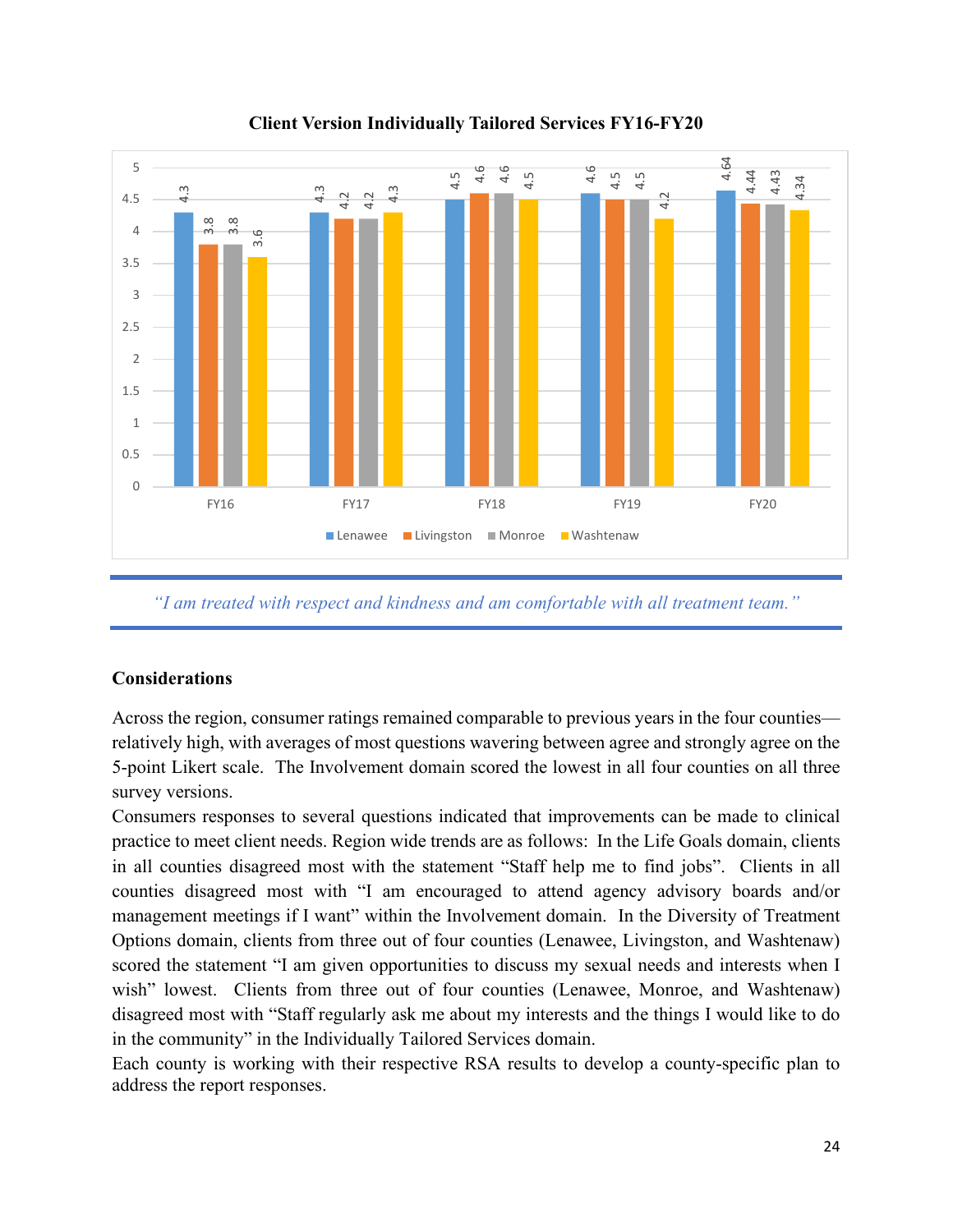## **Limitations**

- Many of the surveys were completed in paper form, and therefore required manual input. Manual input was completed by provider agencies, which may contribute to some level of variance.
- When using a Likert Scale configuration, some answers may have been given a 1 rating (strongly disagree) when the participant may have intended to record a 5 (strongly agree) and vice versa. However, it is difficult to assess the prevalence of this phenomenon.
- Some of the surveys were submitted with responses which included the same answer for every question. For example, a score of 5 was given for every question. For these types of surveys, data was still collected and therefore overall data was potentially skewed.
- Missing responses to questions also posed as an issue amongst clients, staff, and administrators threatening the validity of the data.
- *The COVID-19 public health crisis may have impacted the number of respondents and/or perception of services due to providers possibly not seeing as many individuals in person as in past years. The numbers of respondents were expected to be lower, but were higher than past years.*
- *The 2020 RSA was based more closely on the Yale Survey Tool, resulting in several questions being moved between domains, and one new section being added. These are noted with "\*" in each table. As a result, year to year percentages are not comparable.*

## **Improvement Planning**

During FY 21, Co-Occurring Administrators Group will be reviewing this data and will determine whether there will be an improvement plan.

## VII. Shared Metrics Projects Between the CMHPSM, CMHSPs and the Michigan Medicaid Health Plans (MHPs) Joint Metrics

# A. Care Coordination for High Consumer utilizers project

The Care Coordination for High Consumer Utilizers Project was continued from last year. The following activities occurred during FY 20:

- The Regional Data Coordinator facilitated monthly meetings with the CMHSPs and the Medicaid Health Plans (e.g. Aetna, Blue Care Complete, Meridian, Molina, McLaren, and United) regarding consumers with the highest utilization via the Stratification Report. Persons that may have been present included the Data Coordinator, CMHSP Clinical Administrators, Supervisors, Supports Coordinators and Registered Nurses. Additionally, Medicaid Health Plan staff were also present (Care Managers, Supervisors and Clinical Administrators). Examples of diagnoses include the following: schizophrenia, borderline personality disorders, generalized anxiety, depression, diabetes, hypertension, heart disease, obesity, and seizures.
- Care coordination activities were recorded into the electronic health record and the CC360 file.
- The CMHPSM continued to evaluate the needs for reports to capture care coordination and utilization of services.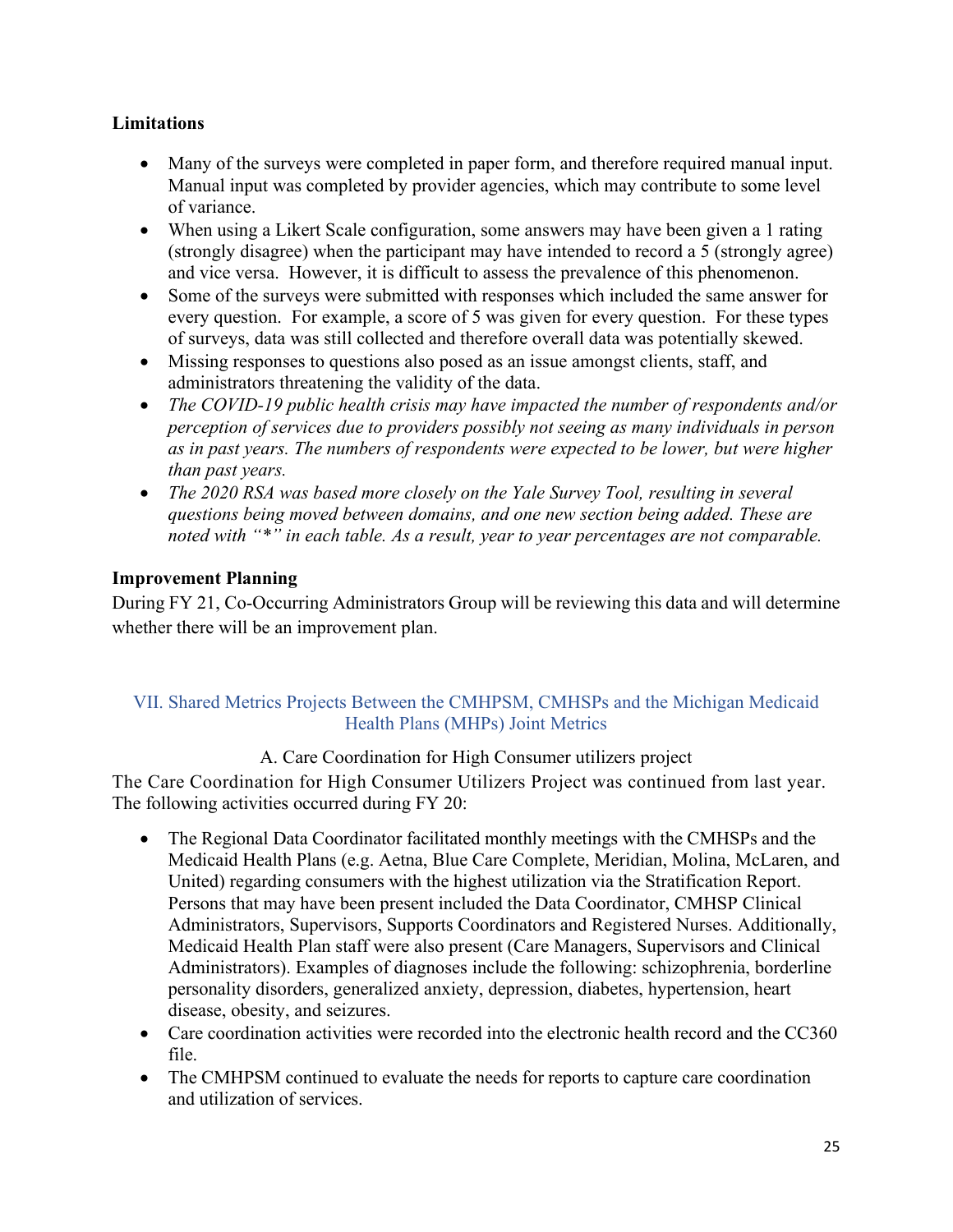• The region used data from the reports to analyze trends. CMHPSM received a full score of 100 and the full financial bonus incentive for FY20.

# B. Performance Bonus Joint MHP/PIHP Metrics

During FY20, Medicaid Health Plans (MHPs) and Prepaid Inpatient Health Plans (PIHPs) had the opportunity to review and validate measure data for two performance measures: **Follow-up after hospitalization for Mental Illness (FUH) and Follow-up after Emergency Department Visit for Alcohol and Other Drug Dependence (FUA**). Event-level data was provided by MDHHS for both measures through the 6/30/20 measurement period. CMHPSM submits to MDHHS, a Shared Metrics Data Validation Narrative to demonstrate participation in these validation activities. The report also includes findings of efforts to review and validate data, noting discrepancies found that impact the measure results, as well as actions taken to address data issues (as needed). Below is a summary of the findings for these two performance measures:

1. Follow-up after Hospitalization for Mental Illness (FUH)

**Summary**. This project monitors follow up after hospitalization for individuals (aged 6 and older) with a mental illness or harm diagnosis. CPT and EOC explore ways to improve performance with the following goals:

- 1. Collect, review, and evaluate the timeliness of outcome data.
- 2. intervene on a local level to address any barriers to timely data.
- 3. Ensure adherence to project protocols.
- 4. Consult data exchange vendors such as PCE and/or MiHIN (health highway data exchange vendor) and Medicaid Health Plans.

**Indicator**. The PIHP shares performance on this metric with Medicaid Health Plans. The indicator is the percentage of discharges for individuals age six and older, who were hospitalized for mental illness or intentional self-harm diagnoses, and who had a follow-up visit with a mental health practitioner within 30 days of discharge. The PIHP also plans to reduce disparities between an index group and at least one minority group. The measurement period for addressing racial/ethnic disparities will be a comparison of calendar year 2019 with July 1, 2020-June 30, 2021.

# **Status report**:

While the CMHPSM performed above the benchmark for all four quarter in FY 19 and FY20, this is a joint metric shared with the Medicaid Health Plans (MHPs) and the PIHP did not receive a full score/full incentive due to a lower percentage performance by one of the MHPs.

| <b>CMHPSM</b><br><b>FY19</b> | <b>Standard</b>      | <b>Q1</b> (Oct-<br>Dec) | $Q2$ (Jan-<br>March) | $\mid$ Q3 (Apr.- June) $\mid$ Q4 (July-Sept) |        |
|------------------------------|----------------------|-------------------------|----------------------|----------------------------------------------|--------|
| <b>Children</b>              | $70\%$ (6-17 yrs)    | 78.59%                  | 80.69%               | 81.69%                                       | 81.53% |
| <b>Adults</b>                | $58\%$ ( $>=$ 18yrs) | 64.97%                  | 63.91%               | 64.73%                                       | 64.36% |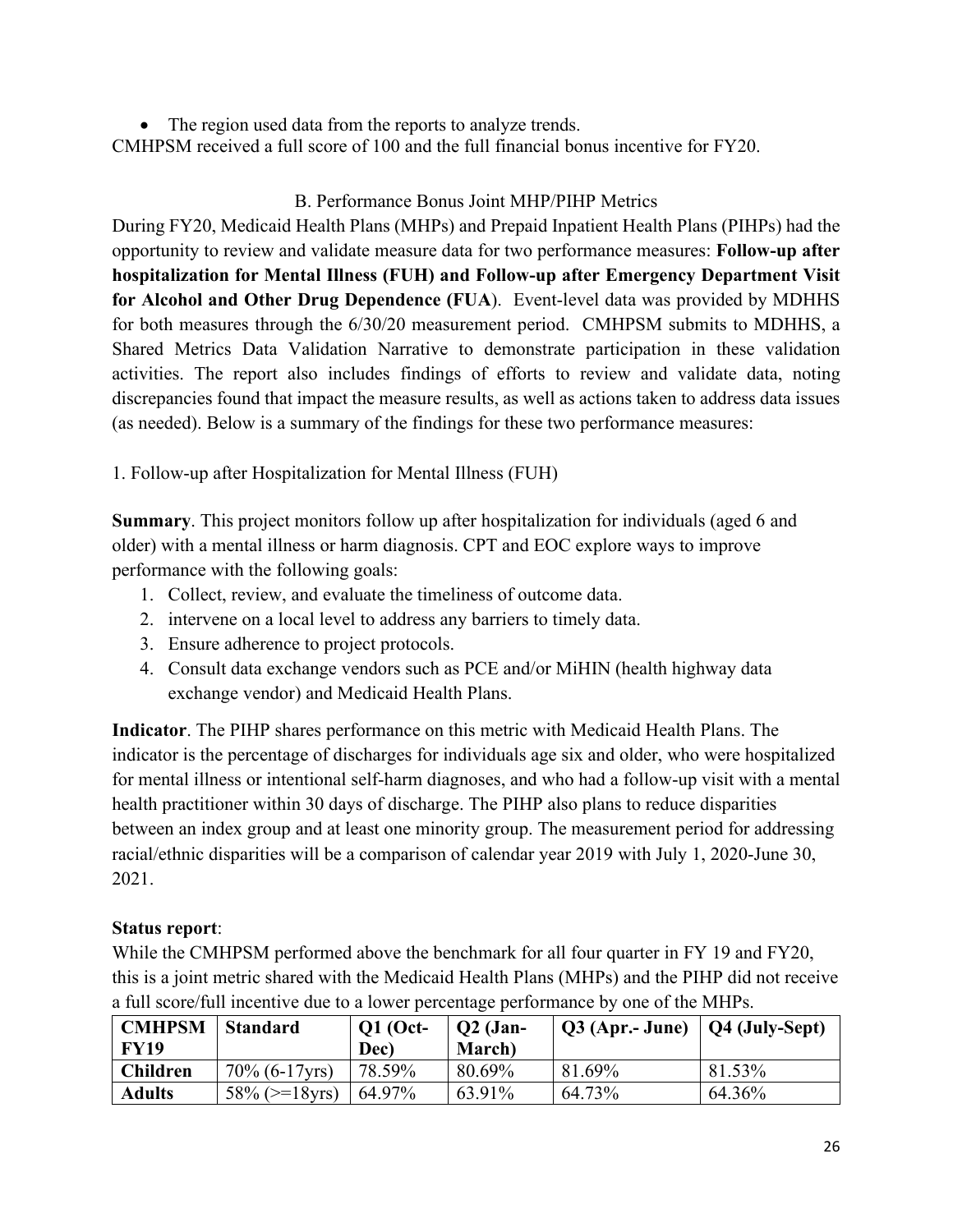|        | Follow-up after Hospitalization for Mental Illness within 30 days CY2019 (65 points) |                                |                               |                                                |                           |                     |                                        |                            |
|--------|--------------------------------------------------------------------------------------|--------------------------------|-------------------------------|------------------------------------------------|---------------------------|---------------------|----------------------------------------|----------------------------|
|        | Scored 6-20 Combos Standard                                                          | Scored 6-<br>$20 -$<br>Meeting | Combos Scored 21 Combos<br>65 | Scored 21-<br>65<br>Meeting<br>Combos Standard | Total<br>Scored<br>Combos | Points per<br>Combo | Total<br>Combos<br>Meeting<br>Standard | Score<br>(maximum<br>$-65$ |
| CMHPSM |                                                                                      |                                |                               |                                                |                           | 8.13                |                                        |                            |

|  |  |  |  |  |  | The CMHPSM performed above the benchmark for all quarters that have been finalized in FY20. |
|--|--|--|--|--|--|---------------------------------------------------------------------------------------------|
|--|--|--|--|--|--|---------------------------------------------------------------------------------------------|

| <b>CMHPSM</b><br><b>FY20</b> | <b>Standard</b>      | Q1 (Oct-Dec) | Q2 (Jan-March) | $\vert$ Q3 (Apr.- June) |
|------------------------------|----------------------|--------------|----------------|-------------------------|
| <b>Children</b>              | $70\%$ (6-17 yrs)    | 82.09%       | 78.78%         | 76.43%                  |
| <b>Adults</b>                | $58\%$ ( $>=$ 18yrs) | 64.62%       | 62.75%         | 63.43%                  |

2. Follow up After Emergency Department Visit for Alcohol and Other Drug Dependence (FUA)

**Summary**. Event-level detail for FUA was provided to health plans quarterly through 6/30/2020. MHPs and PIHPs received denominator events only. MHPs were to review denominator events against their own emergency department claims and document any members who received numerator compliant follow-up services. PIHPs were also to document any members who received numerator compliant follow-up services.

The CMHPSM does not have access to substance use disorder (SUD)-related claims, therefore the CMHPSM was unable to compare internal calculations to the State's denominator. In the analysis, we assume that the State's denominator is the gold standard.

**Indicator**. The PIHP shares performance on this metric with Medicaid Health Plans. The indicator here looks at "members 13 years and older with an Emergency Department (ED) visit for alcohol and other drug dependence that had a follow up visit within 30 days". This measure is informational only. The measurement period for addressing racial/ethnic disparities will be a comparison of calendar year 2019 with July 1, 2020-June 30, 2021. The following table shows the overall FUA percentages through 6/30/2020 for CMHPSM compared with Michigan Medicaid:

| Measure    | <b>CMHPSM</b> | <b>Medicaid total</b> | <b>Report Ending Date</b>  |
|------------|---------------|-----------------------|----------------------------|
| <b>FUA</b> | 29.70         | 28.56                 | Q1(12/31/19)               |
| <b>FUA</b> | 29.59         | 28.44                 | O <sub>2</sub> (3/31/2020) |
| <b>FUA</b> | 28.71         | 27.44                 | O3 (6/30/2020)             |

## VIII. PIHP-Only Performance Bonus Measures

MDHHS holds the CMHPSM to nationally recognized quality measures. In FY20, MDHHS incentivized CMHPSM to improve standards in the following two "pay for performance measures". The Initiation and Engagement of alcohol and other drug abuse or dependence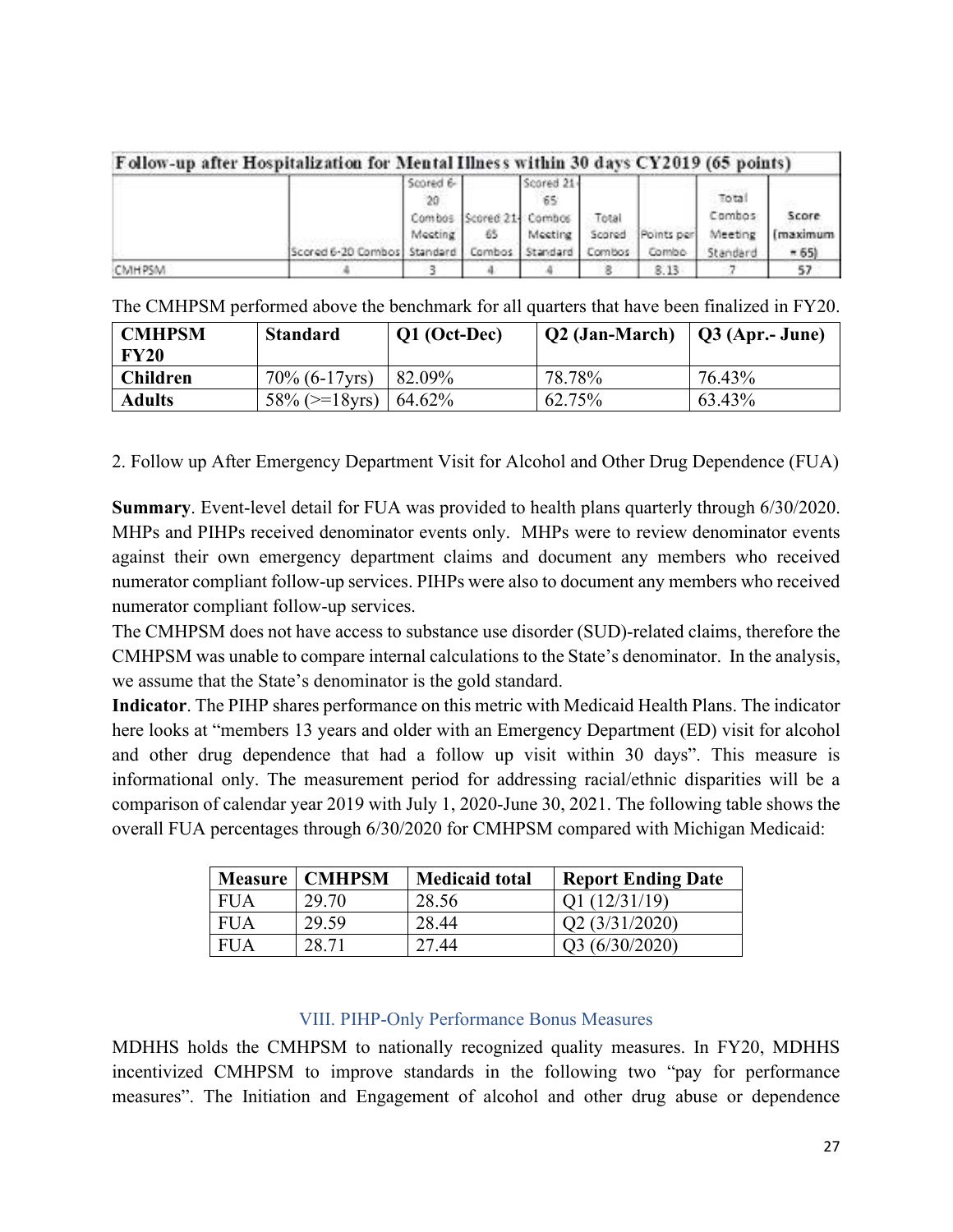treatment (IET) measure was informational only. The Behavioral Health Treatment Episode Data Set (BHTEDS) and Veteran Services Navigator (VSN) was incentivized through a pay for performance program.

A. IET: Initiation and Engagement of alcohol and other drug abuse or dependence treatment **Summary**. This project monitors the percent of beneficiaries ages 18 to 64 with a new episode of alcohol or other drug abuse (AOD) or dependence during the measurement period who initiated or engaged in treatment (measuring access to SUD treatment).

**Status Report**. This project is informational only for FY 20 and FY21. The CMHPSM has begun to track, and trend overall percentages, and statistically significant disparities in racial or ethnic groups. The measurement period for addressing racial/ethnic disparities will be a comparison of calendar year 2019 with July 1, 2020-June 30, 2021.

The IET project has two indicators:

1. Initiation of AOD treatment (IET-14): Percentage of beneficiaries who initiated treatment through an admission AOD, outpatient visit, intensive outpatient encounter or partial hospitalization, telehealth, or medication treatment within 14 days of the diagnosis.

| <b>CMHPSM</b> | <b>Medicaid total</b> | <b>Report Ending Date</b> |
|---------------|-----------------------|---------------------------|
| 37.75         | 39.65                 | Q1(12/31/19)              |
| 38.67         | 39.77                 | Q2(3/31/2020)             |
| 41 90         | 40.46                 | Q3(6/30/2020)             |

**IET-14 Overall Percentage** 

2. Engagement of AOD treatment (IET-34): Percentage of beneficiaries who initiated treatment and who had two or more additional AOD services or medication treatment within 34 days of the initiation visit.

| <b>CMHPSM</b> | <b>Medicaid total</b> | <b>Report Ending Date</b> |
|---------------|-----------------------|---------------------------|
| 16.38         | 16.73                 | Q1(12/31/19)              |
| 16.68         | 16.50                 | Q2 (3/31/2020)            |
| 19.16         | 16.53                 | Q3 (6/30/2020)            |

**IET-34 Overall Percentage** 

B. BHTEDS: Behavioral Health Treatment Episode Data Set and Veteran Services Navigator **Summary**. MDHHS requires that CMHPSM submit the Behavioral Health Treatment Episode Data Set (BHTEDS) as part of reporting services provided directly by the CMHSPs, collected at admission and discharge. In FY 20, the CMHPSM was incentivized to improve and maintain data quality on BHTEDS military and veteran fields through a pay for performance program. This project aims to use BHTEDS to identify consumers eligible for services through the Veteran's Administration by verifying elements required for military/veteran status.

**Status report**. The CMHPSM received full incentive points for BHTEDS and Veteran Services Navigator metrics in FY20.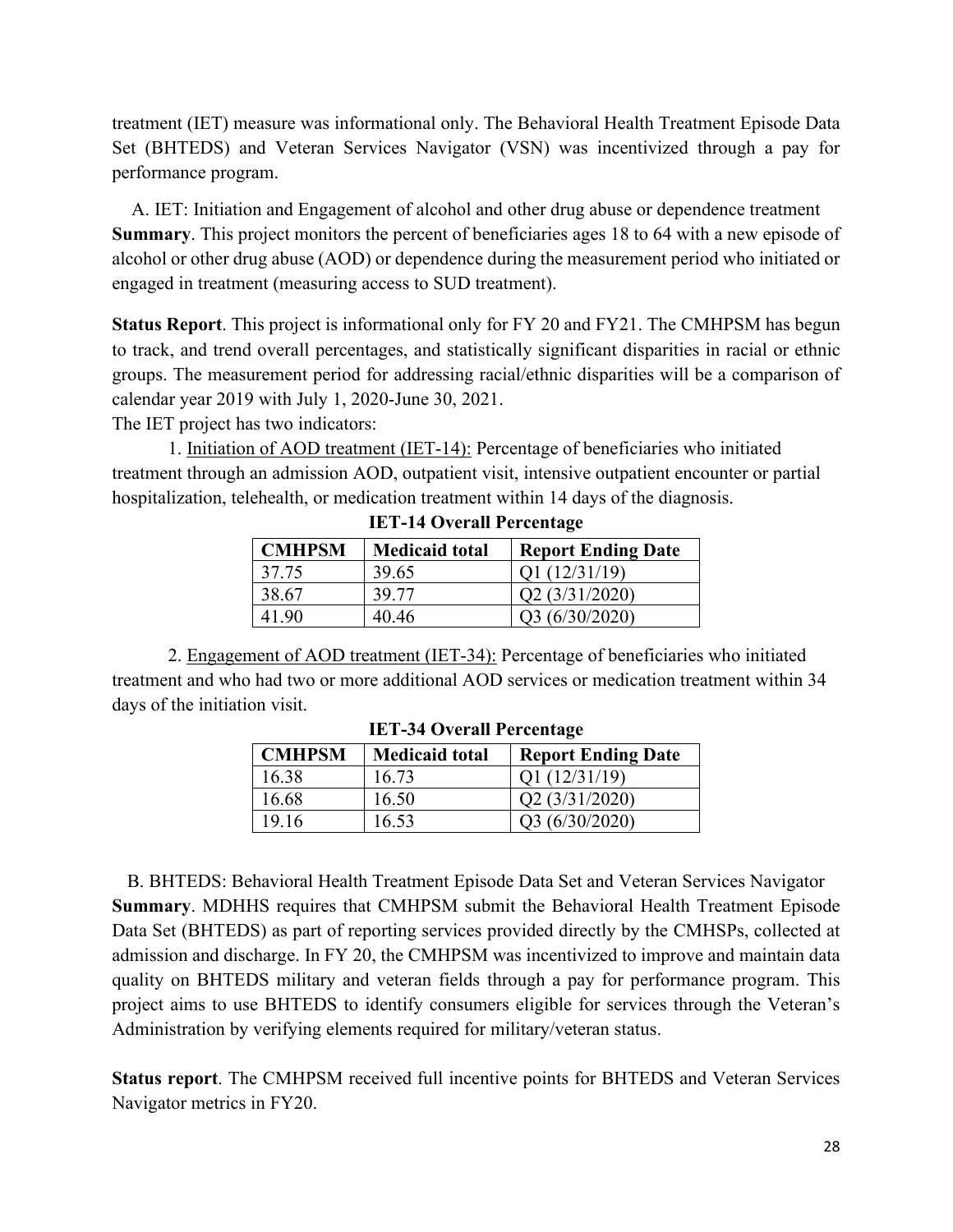### IX. Critical Incident Data Review

CMHPSM reviews quarterly critical, sentinel, and risk event data to look for trends, compliance with the policy procedures and timeframes, use of root cause analyses where applicable, determine educational opportunities, and potential performance improvement projects. Critical incidents included in the data review include: Suicide Non-suicide Death (unexpected) Accident Requiring an ER Visit or hospitalization Emergency Medical Treatment due to Injury or Medication Error

Hospitalization due to Injury or Medication Error

Hospitalization from a Physical Illness

Arrest of Consumer

Serious Challenging Behaviors

No trends were identified in FY20 that resulted in any recommendations for performance improvement projects.

## X. Compliance and Quality Reviews

**Summary**. The Code of Federal Regulations (CFR), 42 CFR §438.358 requires the state conduct an external quality review organization (EQR) by a third party to determine PIHPs' compliance with Medicaid Managed Care Rules (42 CFR §438—Managed Care Subpart D and 42 CFR §438.330). To comply with the federal requirements, the Michigan Department of Health and Human Services (MDHHS), Behavioral Health and Developmental Disabilities Administration (BHDDA) contracted with Health Services Advisory Group, Inc. (HSAG), as its EQR organization to conduct compliance monitoring reviews of the PIHPs. Thus HSAG completes an annual compliance review of the region, which includes three components: 1) Compliance Monitoring of Standards, 2) Validation of Performance Measures and 3) Validation of Performance Improvement Projects.

The Michigan Department of Health and Human Services (MDDHS) PIHP contract also requires state reviews of the PIHPs' compliance with 1915(c) Home and Community Based Services Waiver Rules, Autism services, the Habilitation Supports Waiver (HSW), Children's Waiver (CWP), and Children's SED Waiver (SEDWP) programs.

Due to the COVID-19 pandemic there were no state reviews in FY20. As part of the last site review, the region was instructed is to complete quarterly credentialing audits.

## A. EQR Compliance Monitoring Review of Standards

**Summary**. HSAG performed a remote review of the CMHPSM. For FY 20, MDHHS selected for HSAG to audit the PIHP's corrective actions on the full set of standards evaluated in the previous two years (2017-18 and 2018-19). The full set of standards are derived from federal Medicaid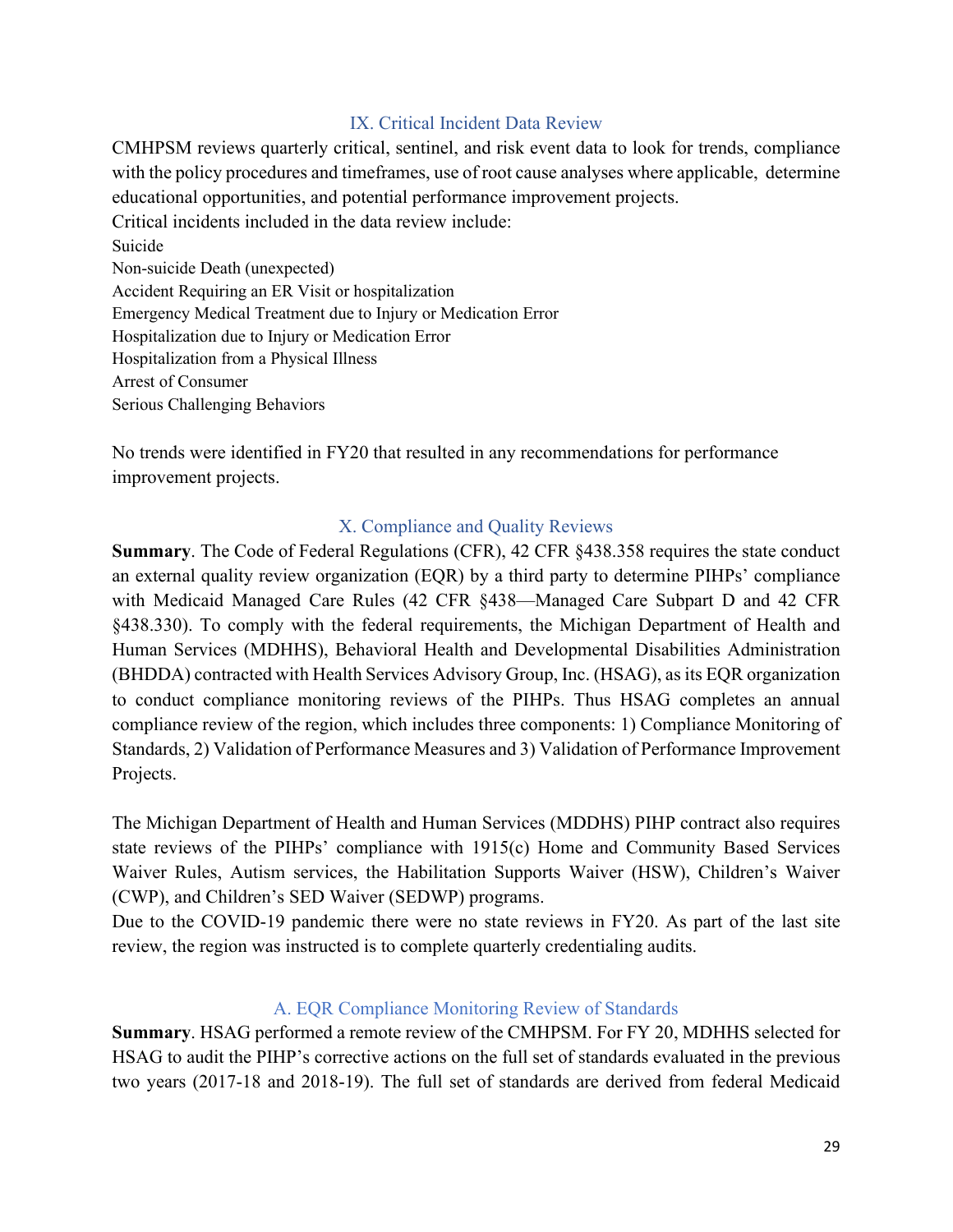managed care regulations and the associated MDHHS contract requirements and include the following categories:

| Standard I-Quality Assessment and Performance   | Standard $X$ – Provider Network          |
|-------------------------------------------------|------------------------------------------|
| <b>Improvement Program Plan and Structure</b>   | Standard $XI$ – Credentialing            |
| Standard II-Performance Measurement and         | Standard XII - Access and Availability   |
| Improvement                                     | Standard XIII – Coordination of Care     |
| <b>Standard III—Practice Guidelines</b>         | Standard $XIV -$ Appeals                 |
| Standard IV – Staff Qualifications and Training | Standard XV – Disclosure of Ownership,   |
| Standard V – Utilization Management             | Control, and Criminal Convictions        |
| Standard VI – Customer Service                  | Standard XVI – Confidentiality of Health |
| Standard VII – Enrollee Grievance Process       | Information                              |
| Standard VIII – Coordination of Care            | Standard XVII – Management Information   |
| Standard IX – Subcontracts and Delegation       | <b>Systems</b>                           |

**Status Report**. The results of the EQR FY20 review, which covered the FY18 and FY19 CAPs, was 100% on 16 out of 17 standards. Credentialing had a score of 78%. The total overall score was 99%. This is a 22% overall score increase from the previous year's review. The final compliance report from HSAG was received in November, with follow-up Technical Assistance meetings in December. The CMHPSM will be held to the corrective action plan for the credentialing standard in future reviews.

## B. EQR Validation of Performance Measures: Information Systems Capabilities Assessment Tool (ISCAT)

# **Summary**. The Centers for Medicare & Medicaid (CMS) requires that states, through their contracts with the PIHP's measure and report on performance to assess the quality and appropriateness of care and services provided to members. The purpose of performance measure validation is to assess the accuracy of performance indicators reported by PIHPs and to determine the extent to which performance indicators reported by the PIHPs follow state specifications and reporting requirements. HSAG conducted the performance measure validation for FY20, validating data collection and reporting processes used to calculate performance indicator rates. Validation of Performance Measures tested the capability of the regional information systems.

The CMHPSM and each CMHSP were assessed in the following areas:

- Organizational Structure and Reporting Entities
- Evaluation of System Compliance
- Overview of Data Integration and Control Procedures
- Primary Source Verification
- Service Data Preparation and Processing for Quality Improvement Data Processing and Preparation
- Encounter Data Preparation and Specifics Regarding the Flow of Data
- Enrollment and Eligibility

**Status Report**. HSAG fully validated the CMHPSM's data integration, data control, performance improvement documentation, validation results, eligibility and enrollment data system, medical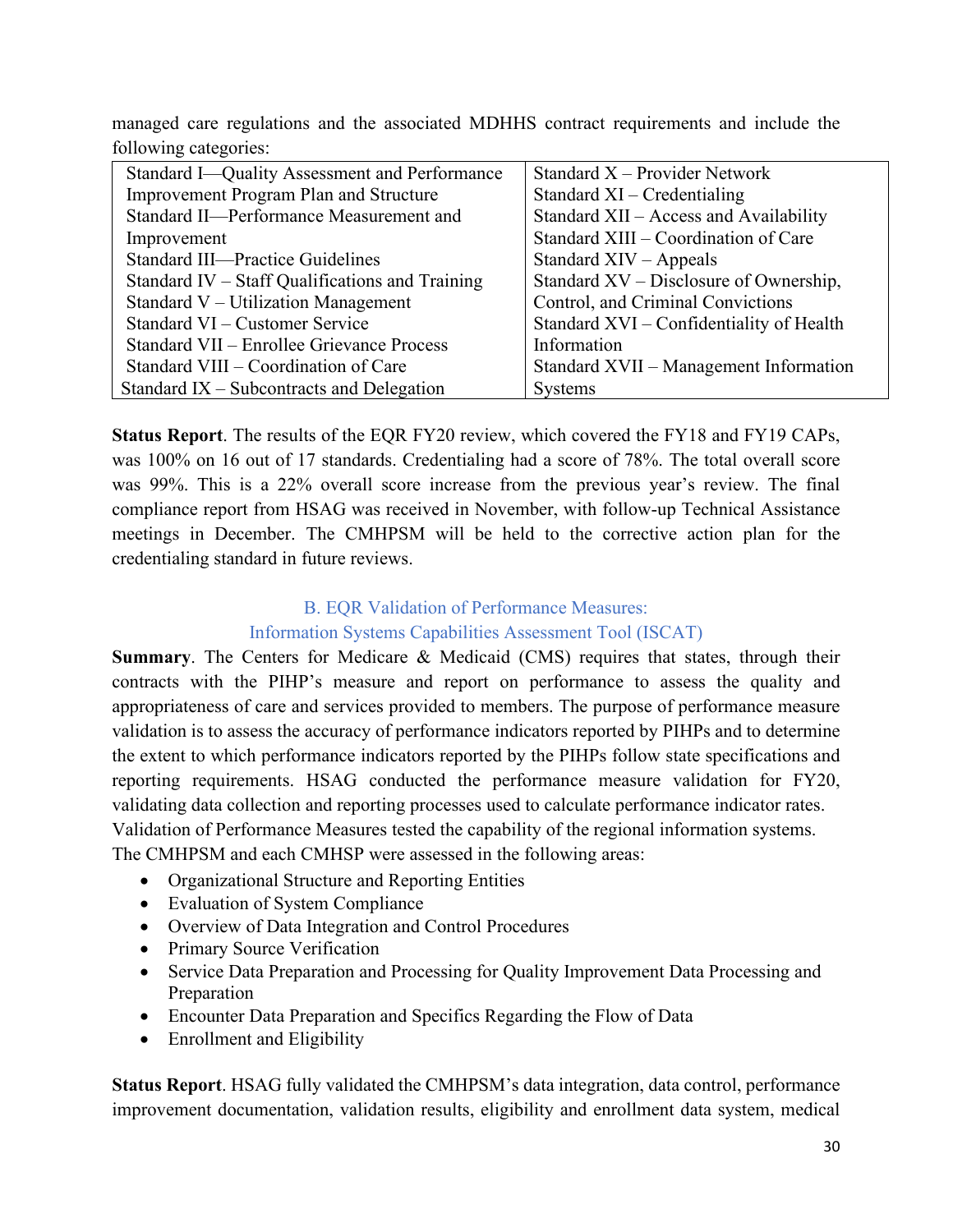services data system (claims and encounters), behavior health treatment episode data set/data production, PIHP's oversight of CMHSPs, PIHP's actions related to previous recommendations and areas for improvement from last year and performance indicators being in compliance with State specifications and the rate can be reported.

## C. EQR Validation of Performance Improvement Projects (PIPs)

**Summary**. To validate the state required PIP projects, the HSAG conducts reviews that require the CMHPSM to complete a PIP Summary Report regarding the Patient(s) with Schizophrenia and Diabetes who had an HbA1c and LDL-C Test During the Report Period indicating the following information:

- Topic of Study
- Definition of Study Topic
- Use of a Representable and Generalizable Study Population
- Selection of the Study Indicators
- Use of Sound Sampling Techniques
- Reliably Collect Data
- Data Analysis and Interpretation of Results
- Inclusion of Improvement Strategies and Barrier Analysis

**Status report**. HSAG assessed the validity and reliability of the results based on the Centers for Medicare and Medicaid Services (CMS) validation protocols and determined that the State and key stakeholders can have high confidence in the reported performance improvement project findings.

In FY20, CMHPSM met all the applicable critical elements of the evaluation except for achieving a statistically significant improvement over the baseline.

# XI. Enhanced Compliance Monitoring

## A. PIHP Compliance Review of the CMHSPs

**Summary**. A strong compliance and program integrity system is a critical component of managed care systems. All PIHPs are required to comply with 42 CFR 438.608 Program Integrity Requirements. Designation of a PIHP Compliance Officer, development and implementation of region wide policies and procedures which comply with federal and state laws, training, clear lines of communication with the Compliance Officer, discipline and enforcement, internal monitoring and auditing and prompt responses to detected offenses are key elements of compliance and program integrity.

The following modifications to the CMHPSM Monitoring of CMHSPs took place for FY 20:

A. The review was completed remotely and by desk audit. Based on past auditing practices, it appears a desk audit administrative review of delegated functions for each of the CMHSPs is completed every two years, with the last one completed FY18, meaning another administrative review of delegated functions would be completed this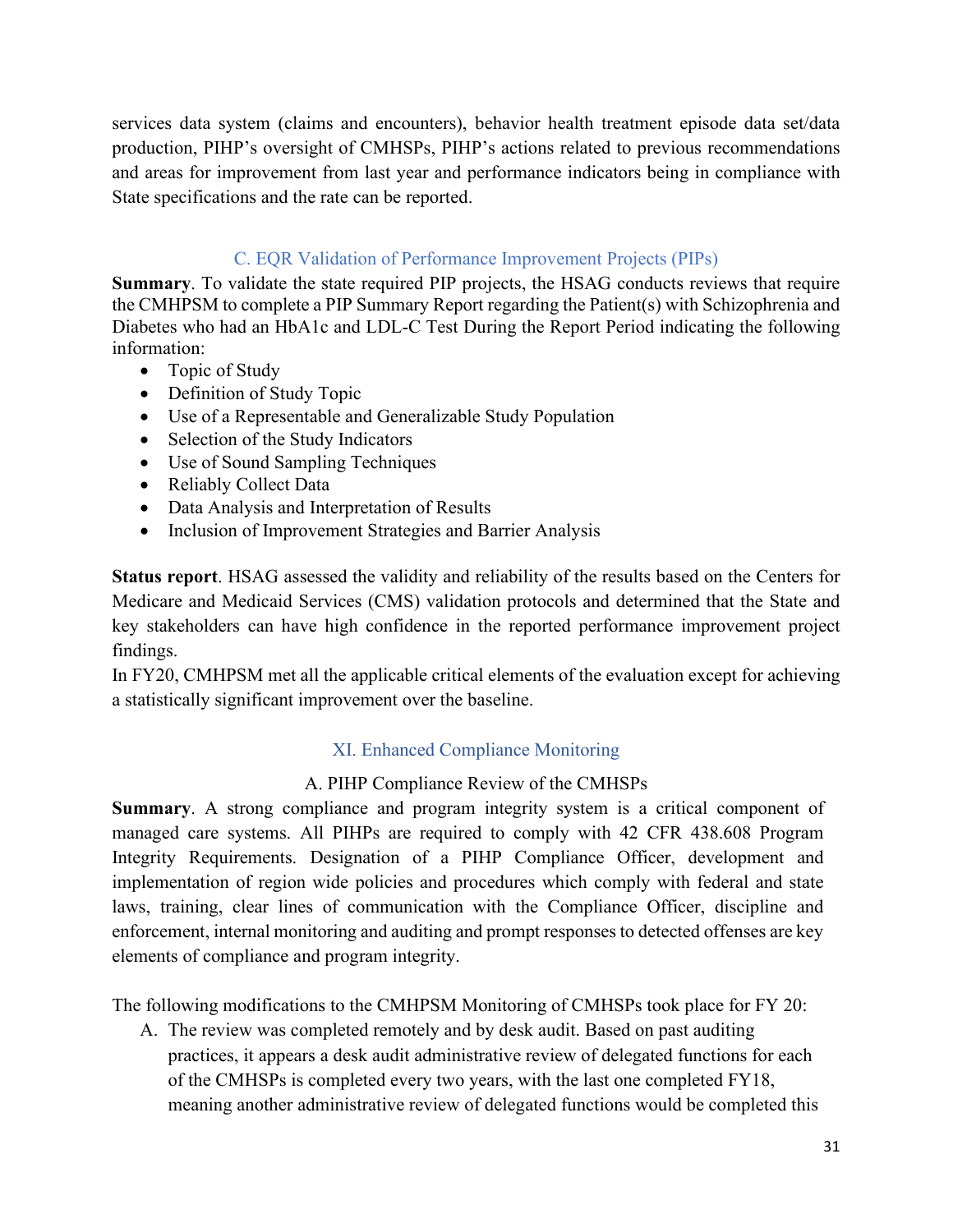FY20. Due to the COVID-19 pandemic the CMHPSM desk audit of delegated functions was waived and will be completed in FY21, to reduce undue resource / administrative burden on the CMHSPs.

- B. A random sample of 5 cases per population was pulled for review for each CMHSP. These populations were: Adults with MI, Adults with CI/IDD, HSW, Children with CI/IDD (including autism and CWP), and Children with SED (including SEDW).
- C. A sample of staff who billed for services was pulled based on the random case sample list, and their provider qualifications/credentialing files were reviewed.

A Zoom meeting was completed with applicable CMHA staff to review findings of clinical case review, findings of provider qualifications, and a review of the CMHSP's performance with PI indicators (MMBIS, PIP study), including whether the CMHSP has implemented CAPs in the past fiscal year, successes, challenges, plans for improvement in the coming fiscal year.

## **Results**

## Summary of Clinical Compliance Review Findings

Standards were scored 0 (not met), 1 (partially met), and 2 (met), with an overall standard score of 1.80 or less requiring the submission of a corrective action plan (CAP). In areas where a CAP was required, it appeared the CMHSPs had the policies, procedures, and understanding of practices in place to meet the contractual requirements of these standards. The majority of these findings appeared to be related to staff documentation and training needs of those practices.

## CMHSP Staff Qualifications Findings

All CMHSPs had scores of full compliance with no findings in this area.

# Review of PI Data

For this fiscal year, a baseline review of the MMBPIS indicators was completed with all CMHSPs as follow up from corrective actions provided to the Regional Clinical Performance Team (CPT) to assess the successful implementation of those corrective actions. PI Data results for QI and QII of FY20 were reviewed with staff. As the state changed data cleaning analysis standards mid-year the review addressed whether the CMHSPs completed their corrective action plans as written. All CMHSPs were compliant in this area.

# B. FY20 PIHP Substance Use Disorder (SUD) Prevention Provider Monitoring

All CMHPSM funded prevention programs are monitored on a continuous basis. Typically desk audits are conducted every other year (FY19) and program observations occur on the other years (FY20). Program observations were not able to occur during FY20 due to the COVID-19 health crisis. While the health crisis impacted the ability for CMHPSM prevention staff to conduct program observations as intended, consultations and technical assistance were provided to promote the continuation of effective prevention services.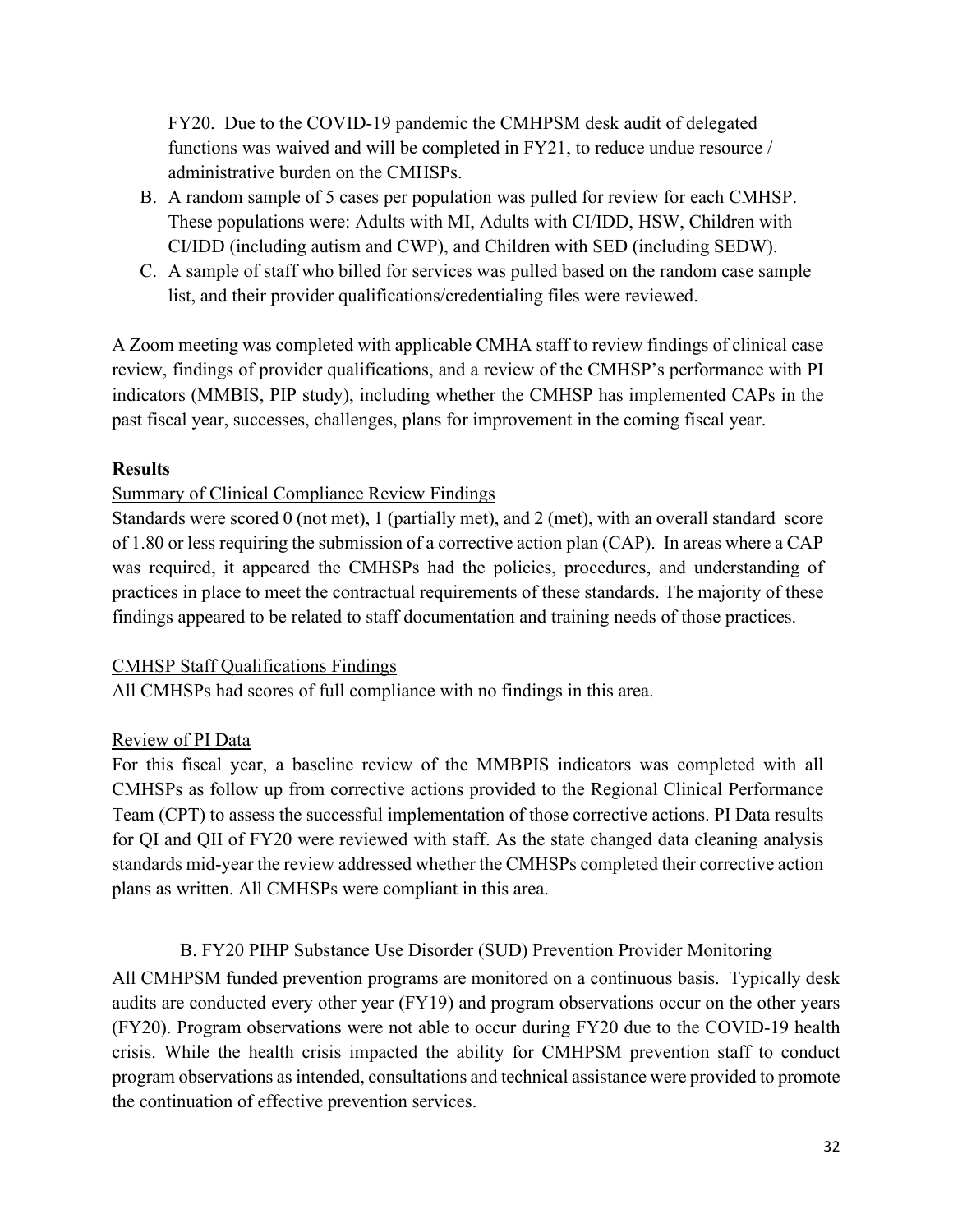Due to the COVID-19 health crisis in the spring, and the associated impact on prevention services, the CMHPSM required providers to complete a Continuation Action Plan Form to gauge how prevention services could continue during the pandemic. This form was required based on their previously approved FY20 EBI Implementation and Evaluation Plan. Additionally, the MDHHS OROSC provided a guidance document for providing and reporting virtual SUD prevention activities, as well as allowable indirect activities during the COVID-19 pandemic.

The mid-year point allowed for a more in-depth analysis based on a variety of factors including: the amount of time for program implementation, the submission of Evidenced-based Initiative (EBI) Implementation and Evaluation Planning Forms, EBI Program Assessment/Fidelity Forms, and Coalition Community Sector Checklists (where applicable). Prevention programs are reviewed from multiple perspectives: financial, contractual, Michigan Prevention Data System (MPDS) entries, programming, and progress on planned activities in relationship to outcomes.

For those areas that did not produce the results anticipated, a 'course correction' was required. The CMHPSM considers the ramifications of the pandemic and promotes the rectification of program implementation to enhance the opportunity for successful efforts within the respective targeted community. Thus, feedback and consultation are provided where necessary.

C. FY20 PIHP Substance Use Disorder Treatment Monitoring

The following modifications to the CMHPSM Monitoring of SUD Providers took place for FY 20:

Reviews were completed remotely and by desk audit due to safety precautions required by the COVID-19 pandemic.

Based on past auditing practices, it appears an administrative and policy review, as well as a clinical record review of all requirements has been is completed annually with the last one completed FY19. Due to the COVID-19 pandemic and limited provider resources, an administrative and policy review and a full clinical record review was waived for FY20 and will be completed the next fiscal year, to reduce undue resource/ administrative burden on SUD providers.

The FY 20 review of SUD providers entailed the following:

- a) A review of the provider's corrective action plan (CAP) from last fiscal year to ensure all areas have been addressed. If no CAP was required by the provider this aspect of the review will not be applicable.
- b) A risk review of clinical cases related to COVID-19 and telehealth services was completed remotely for all SUD providers in the CMHPSM region. A random sample of cases were pulled from claims data between March 2020 and July 2020, with cases reviewed to include indicators on whether telehealth services were correctly coded/billed, met the definition of the service billed, met documentation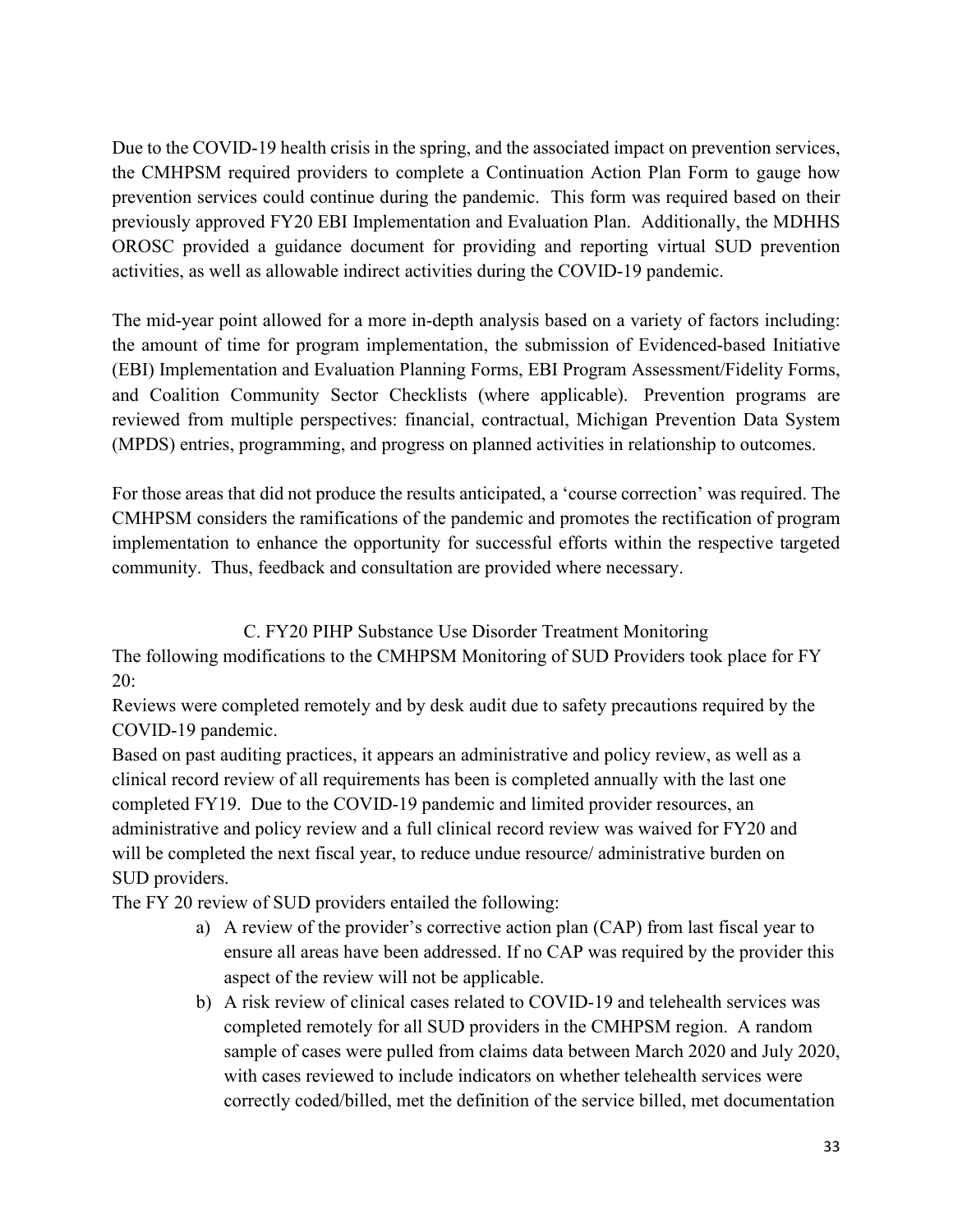requirements, meet access standards for priority populations vs. routine services, an individualized client-centered treatment/recovery plan was are developed within 30 days after admission, and was modified for any changes in service provision and allowable telehealth services, services were provided as written in the plan, and staff who billed for the services met state and federal provider requirements,

c) A review of provider compliance and performance with the new IET state PI indicators effective April 26, 2020.

A minimum of five charts were randomly selected from provider admission lists for people who received services within the identified indicators.

**Results:** Fifteen (15) SUD providers reviewed by PIHP staff. For providers based in other regions, CMHPSM requested the monitoring reports conducted by the PIHP of that region.

The majority of findings were related to providing all evidence of staff qualifications, and SUD provider performance with SUD access PI data. SUD PI indicators will be changing for FY21 and the region already has plans in place and preliminary data that shows meeting required state thresholds in this area.

SUD providers showed overall compliance with accurately documenting and billing for the implementation of telehealth services that was a new factor of service provision for FY20.

**Next Steps**: The clinical review tools will be revised to update any new contract requirements, correct any review items that were not relevant and ensure the flow of tool captures the intent of the clinical review. The FY 21 review will be conducted during quarter three and quarter four. Providers who need to address providing clearer evidence of staff qualifications will be required to address this in corrective action plans.

## D. Modernization of the Region's Electronic Health Record

For over a decade, the region has been in a contractual relationship with Peter Chang Enterprises (PCE) as vendor for the electronic health record (EHR). The CMHPSM Chief Information Officer (CIO) and the Electronic Health Record Operations Committee (EOC) are the primary parties responsible for managing the electronic health record in conjunction with PCE. These groups identify regional needs, prioritize those needs, and identifies system problems, with local solutions developed the EHR vendor. In FY 18/19 the region achieved the goal to further modernize the electronic health record. Since that time, regional electronic record goals have centered around system enhancements and optimization. For FY 20 the following system enhancements and optimizations have been identified: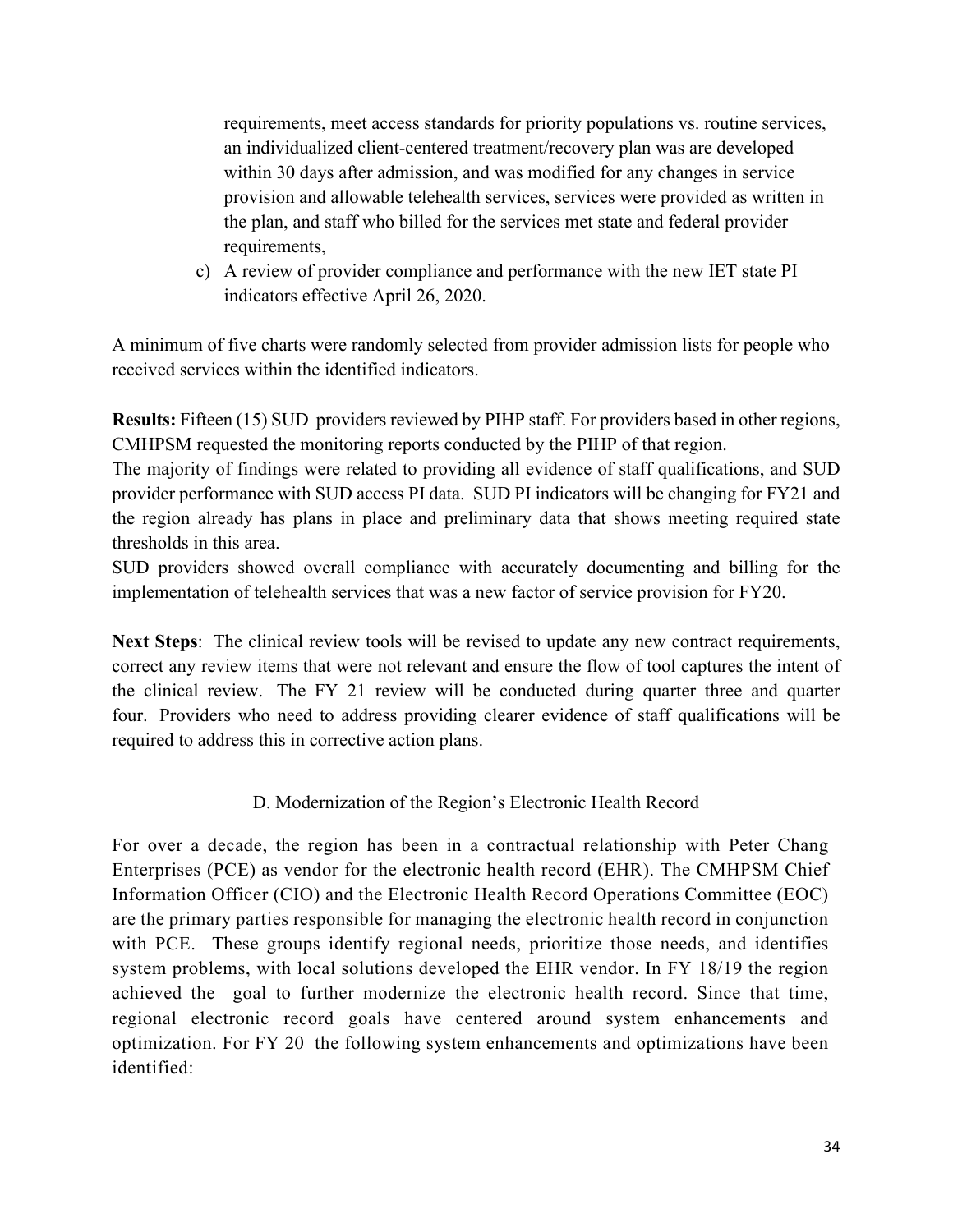- Regional sub-committees modified forms with review and approval by the Regional Implementation Team.
- During FY20 EOC was able to implement approximately 34 system enhancements into our regional EHR.
- System enhancements included updating clinical forms and documentation to align with clinical workflow and regulatory needs.
- Upgraded substantial system modules such as the Community Living Supports Module, Grievance and Appeals Module, Letters Module, and Performance Indicators Module.
- Increased operational supports within the EHR through the addition of a supervisor dashboard.
- Reviewed all user role security and privacy groups with modifications as indicated.
- Implemented increased system validations to increase user documentation of required fields.
- Increased visual prompts to support completeness of encounter data requirements.
- Addition of NOMS clinical documentation and reporting components.
- Implementation of system bi-directional interface and training for use of state required Milliman Care Guidelines (MCG) and Indicia level of care documentation for authorization of urgent/emergent services such as psychiatric inpatient, partial hospitalization.
- Continued review and implementation of clinical, revenue, and operations local custom reports using clinical and revenue EHR data.

### Closing Statement

The annual QAPIP evaluation is a partial representation of the expansive performance improvement initiatives throughout the CMHPSM region. Continuous improvement and development of new/enhanced areas for improvement is a vital part of the CMHPSM as a learning